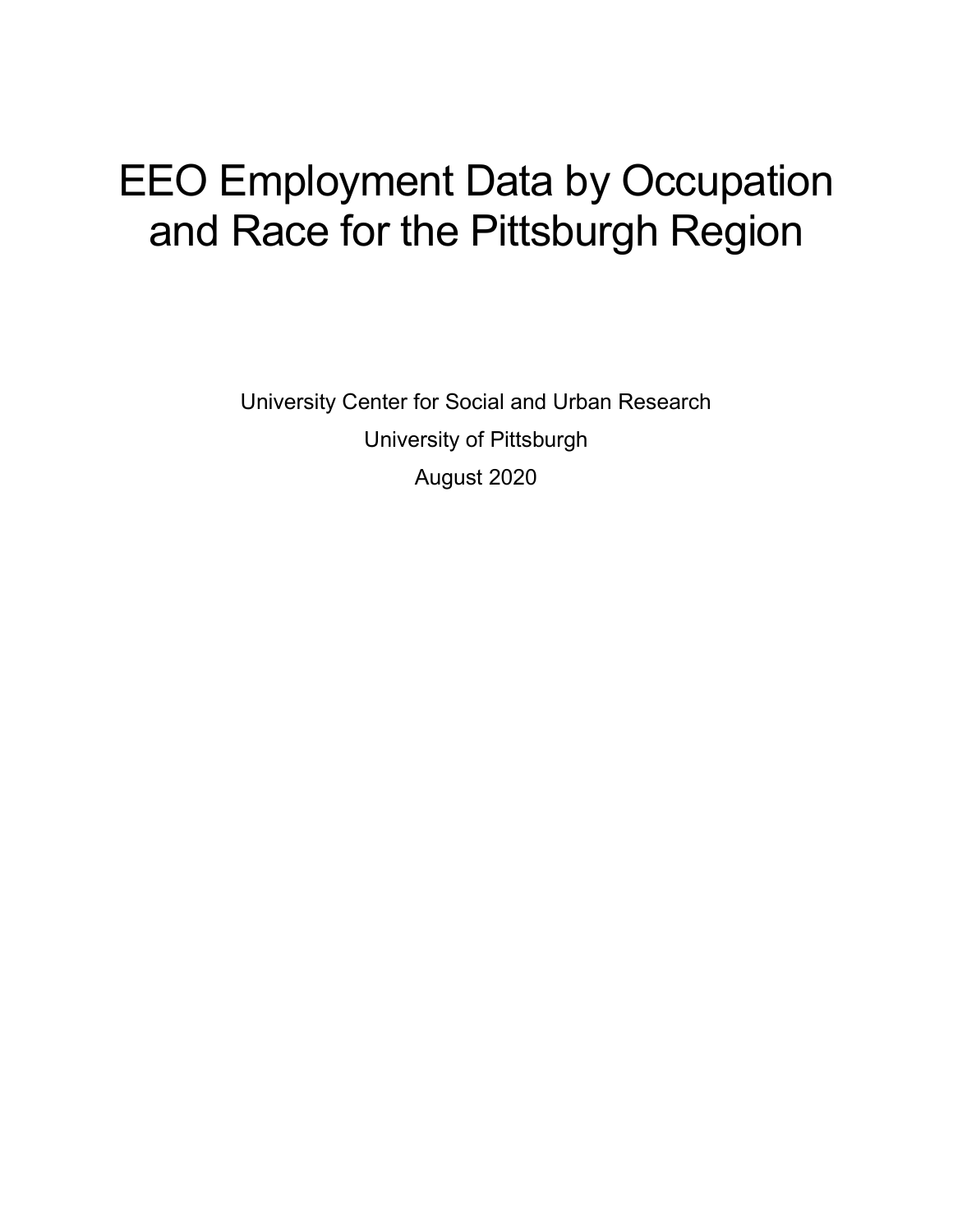#### About the University Center for Social and Urban Research (UCSUR)

The University Center for Social and Urban Research (UCSUR) was established in 1972 to serve as a resource for researchers and educators interested in the basic and applied social and behavioral sciences. As a hub for interdisciplinary research and collaboration, UCSUR promotes a research agenda focused on the social, economic, and health issues most relevant to our society. UCSUR maintains a permanent research infrastructure available to faculty and the community with the capacity to: (1) conduct all types of survey research, including complex web surveys; (2) carry out regional econometric modeling; (3) analyze qualitative data using state-of-the-art computer methods, including webbased studies; (4) obtain, format, and analyze spatial data; (5) acquire, manage, and analyze large secondary and administrative data sets, including Census data; and (6) design and carry out descriptive, evaluation, and intervention studies. UCSUR plays a critical role in the development of new research projects through consultation with faculty investigators.

The long-term goals of UCSUR fall into three broad domains: (1) provide state-of-the-art research and support services for investigators interested in interdisciplinary research in the behavioral, social, and clinical sciences; (2) develop nationally recognized research programs within the Center in a few selected areas; and (3) support the teaching mission of the University through graduate student, post-doctoral, and junior faculty mentoring, teaching courses on research methods in the social sciences, and providing research internships to undergraduate and graduate students. Achieving these goals requires that we continually upgrade and improve the research infrastructure of the Center and that we recruit, develop, and maintain a core staff of investigators capable of being leaders in their fields.

#### About this Report

This report was completed by UCSUR's Urban and Regional Analysis Program. Questions on the analysis can be directed to Christopher Briem at chriem@pitt.edu or (412) 624-3791.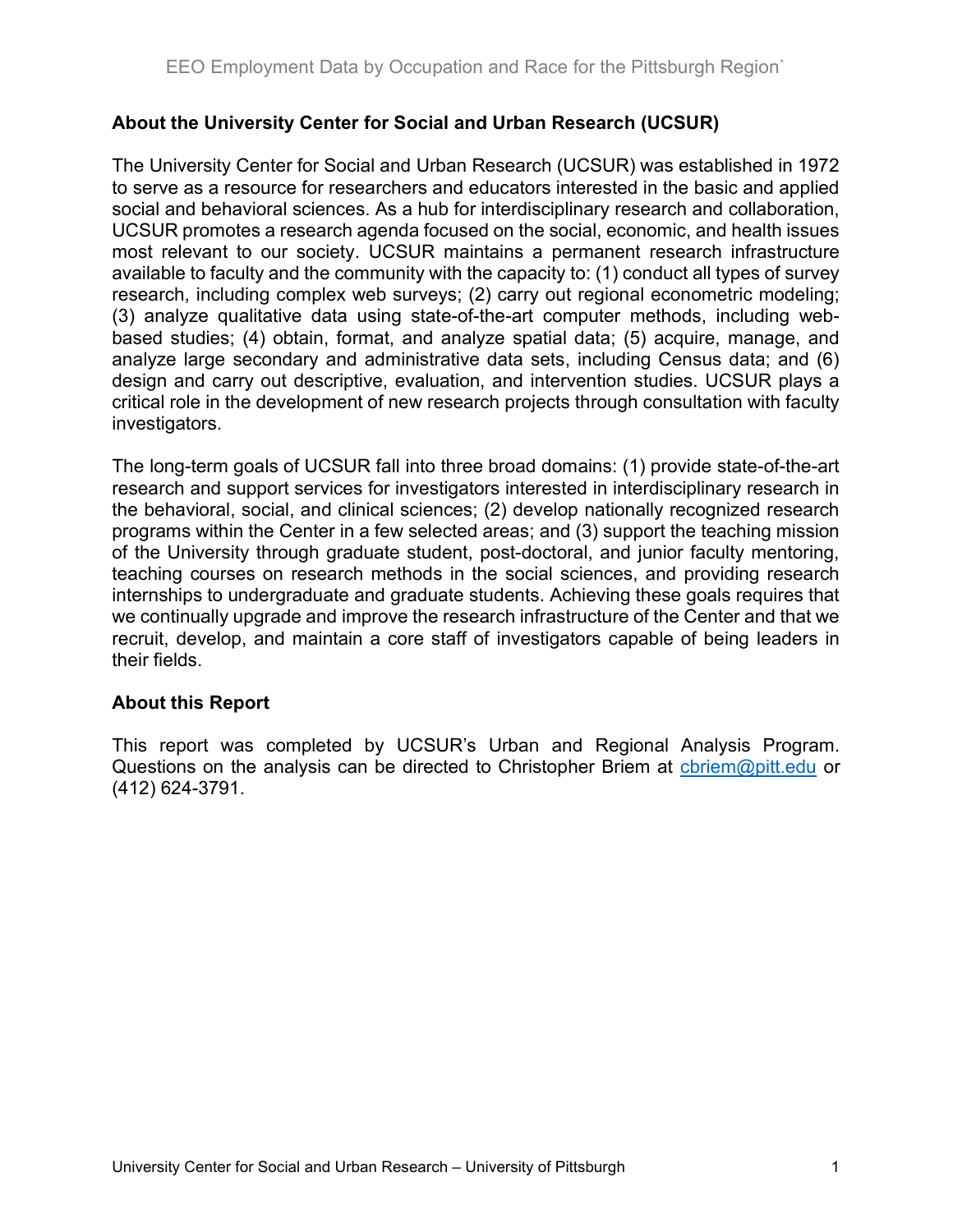## **Overview**

This report compiles data from the most recent Equal Employment Opportunity (EEO) Tabulation periodically produced by the U.S. Census Bureau. This tabulation was sponsored by a consortium of federal agencies including the Equal Employment Opportunity Commission (EEOC), the U.S. Department of Labor (Office of Federal Contract Compliance Programs), the U.S. Department of Justice, and the Office of Personnel Management (OPM). This and previous tabulations serve as the primary external benchmark for comparing the race, ethnicity, and sex composition of an organization's internal workforce, and the analogous external labor market, within a specified geography and job category. This data is intended to also be used by organizations to develop and update their affirmative action plans. More information on the EEO Tabulation is available on the Census Bureau web page at: https://www.census.gov/topics/employment/equal-employment-opportunitytabulation.html

Occupation data in the EEO Tabulation is based on the American Community Survey (ACS) 5-year estimates for the period 2006-2010. This is the most recent EEO Tabulation distirbuted by the U.S. Census Bureau. However, the Census Bureau has recently announced that it plans to release an updated EEO Tabulation in either the fall of 2020 or spring of 2021 using ACS 5-year estimates for the period 2014-2018. When new data becomes available, this report will be updated.

For comparison, additional labor force data is compiled from the Census Bureau's Quarterly Workforce Indicators (QWI), which are produced as part of the Local Employment Dynamics program. Unlike the sample-based ACS data, QWI data links employer payroll data with the characteristics of individual wage and salary workers. Note that the QWI and ACS use different methodologies, and capture slightly different workers which results in different specific estimates of regonal employment data.

Employment data presented in this report focuses on employment by race and occupation for workers residing in the seven-county Pittsburgh Metropolitan Statistical Area (MSA) wihich is comprised of Allegheny, Armstrong, Beaver, Butler, Fayette, Washington and Westmoreland coutnies. The full EEO Tabulation includes additional compilations of employment by gender and ethnicity and separate compilations of similar employment data based on place of work.

Employment data for the Pittsburgh MSA was collapsed into a limited set of three race categories: (1) White-alone workers (which includes both White-Hispanic and White-not-Hispanic workers); (2) Black-alone workers; and (3) all other workers, including workers of all other races and multi-race workers. This report includes occupational employment patterns across 22 of the 23 major occupation groups and for 483 occupation categories based on the 2010 Standard Occupational Classification (SOC) System. The omitted occupation group is for military specific occupations, which includes only a limited number of workers in the Pittsburgh region. More information on the 2020 SOC is available at: https://www.bls.gov/soc/2010/2010\_major\_groups.htm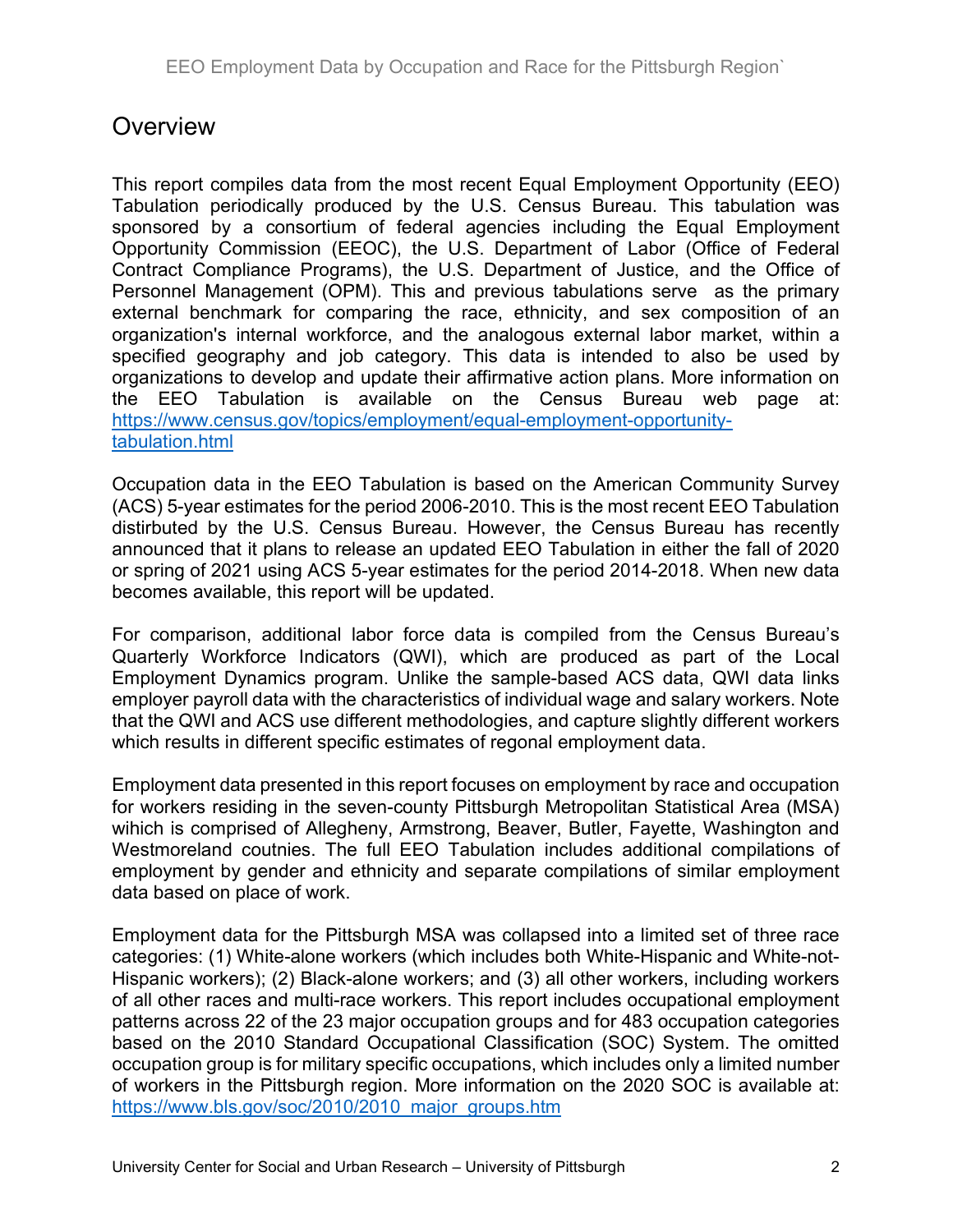## Black Workers in the Pittsburgh Region's Labor Force

Annual data on the characteristics of the regional workers is available from Census Bureau's Quarterly Workforce Indicators (QWI). QWI data show that between 2000 and 2010, Black-alone workers consistently made up just under 7% of all employed workers in the Pittsburgh region. However, since 2010 the proportion of Black-alone workers in the region has been steadily increasing. QWI data for the Pittsburgh region summarized in Figure 1 shows that the proportion of Black-alone workers in the Pittsburgh MSA increased from 6.9% in 2010 to 8.4% in 2019.



#### Figure 1. Black-Alone Workers as Percentage of All Workers Pittsburgh MSA, 1998-2019

Source: Quarterly Workforce Indicators (QWI)

The increasing proportion of Black workers in the Pittsburgh region is the result of an increase in the number of Black-alone workers and significantly slower growth for White-alone workers over the most recent decade. Table 1 summarizes the change in regional employment by race since 2000. Between 2010 and 2019, the number of Black-alone workers in the Pittsburgh MSA increased by 22,627, or an increase of 30.6%. Over this same period the total number of regional workers increased by just 6.7%, and the number of White-alone workers in ther region increased by 3.1%. All other workers, which include workers of other races and multi-race workers, increased by 20,333, or an increase of just under 71% over the same period.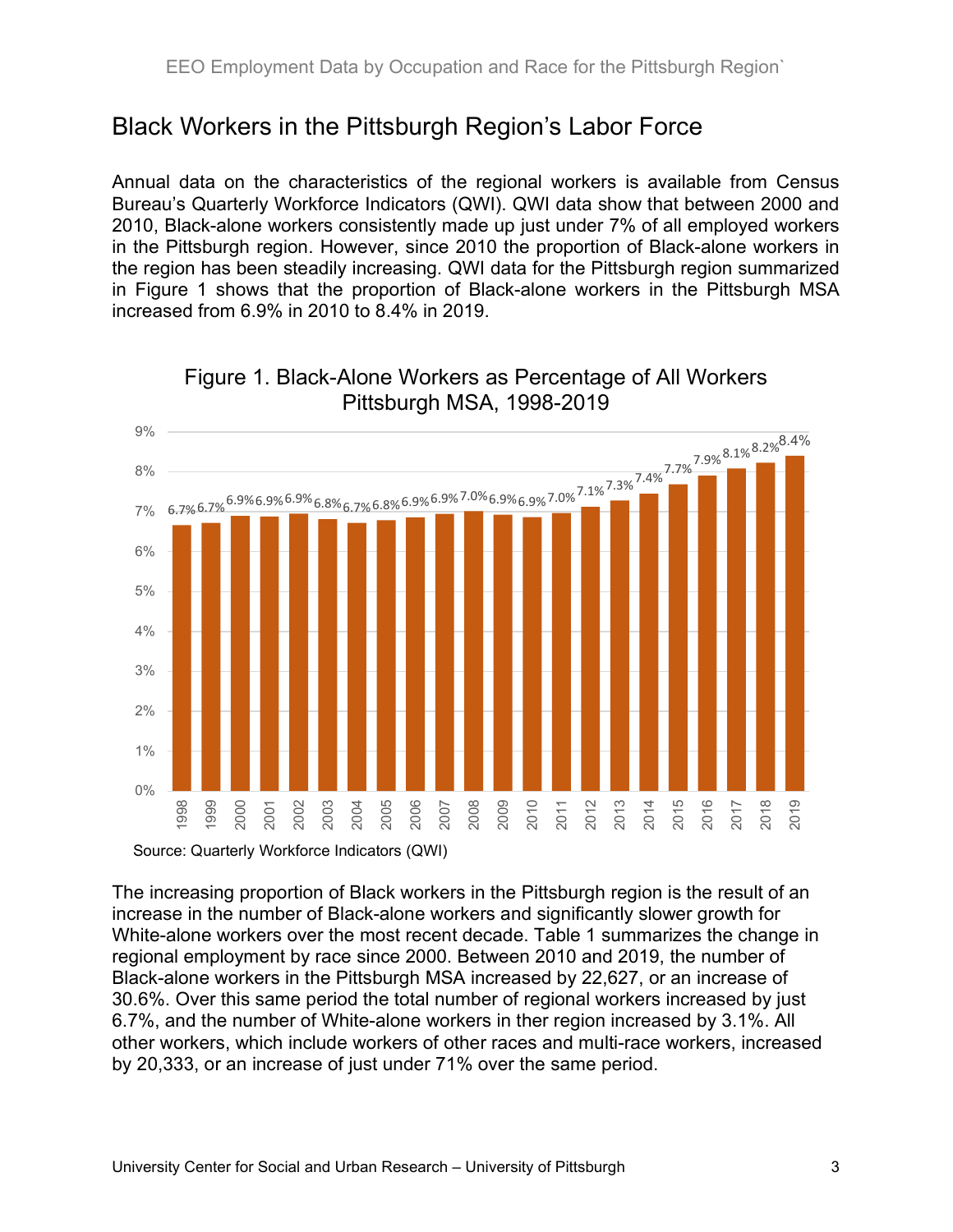EEO Employment Data by Occupation and Race for the Pittsburgh Region`

| Table T. PILISDUI'UN MSA WORKERS DY RACE, ZUUU-ZUT9                                                                                                                                                                                                                                                                                                                                                                                                     |                         |                               |       |                                                                       |      |                             |      |  |  |
|---------------------------------------------------------------------------------------------------------------------------------------------------------------------------------------------------------------------------------------------------------------------------------------------------------------------------------------------------------------------------------------------------------------------------------------------------------|-------------------------|-------------------------------|-------|-----------------------------------------------------------------------|------|-----------------------------|------|--|--|
|                                                                                                                                                                                                                                                                                                                                                                                                                                                         | Total<br><b>Workers</b> | White-alone<br><b>Workers</b> |       | Black-alone<br><b>Workers</b><br>75,851<br>73,532<br>73,970<br>85,754 |      | All other<br><b>Workers</b> |      |  |  |
| 2000                                                                                                                                                                                                                                                                                                                                                                                                                                                    | 1,100,633               | 1,004,896                     | 91.3% |                                                                       | 6.9% | 19,886                      | 1.8% |  |  |
| 2005                                                                                                                                                                                                                                                                                                                                                                                                                                                    | 1,083,622               | 986,645                       | 91.1% |                                                                       | 6.8% | 23,445                      | 2.2% |  |  |
| 2010                                                                                                                                                                                                                                                                                                                                                                                                                                                    | 1,077,391               | 975,121                       | 90.5% |                                                                       | 6.9% | 28,300                      | 2.6% |  |  |
| 2015                                                                                                                                                                                                                                                                                                                                                                                                                                                    | 1,115,521               | 991,895                       | 88.9% |                                                                       | 7.7% | 37,872                      | 3.4% |  |  |
| 2019                                                                                                                                                                                                                                                                                                                                                                                                                                                    | 1,149,930               | 1,005,000                     | 87.4% | 96,597                                                                | 8.4% | 48,333                      | 4.2% |  |  |
| Change                                                                                                                                                                                                                                                                                                                                                                                                                                                  | $-23,242$               | $-29,775$                     |       | $-1,881$                                                              |      | 8,414                       |      |  |  |
| 2000-2010                                                                                                                                                                                                                                                                                                                                                                                                                                               | $-2.1%$                 | $-3.0\%$                      |       | $-2.5%$                                                               |      | $+42.3%$                    |      |  |  |
| Change                                                                                                                                                                                                                                                                                                                                                                                                                                                  | $+72,539$               | $+29,879$                     |       | $+22,627$                                                             |      | $+20,033$                   |      |  |  |
| 2010-2019                                                                                                                                                                                                                                                                                                                                                                                                                                               | $+6.7%$                 | $+3.1%$                       |       | +30.6%                                                                |      | +70.8%                      |      |  |  |
| $\Omega_{\text{max}}$ $\Omega_{\text{max}}$ $\Omega_{\text{max}}$ $\Omega_{\text{max}}$ $\Omega_{\text{max}}$ $\Omega_{\text{max}}$ $\Omega_{\text{max}}$ $\Omega_{\text{max}}$ $\Omega_{\text{max}}$ $\Omega_{\text{max}}$ $\Omega_{\text{max}}$ $\Omega_{\text{max}}$ $\Omega_{\text{max}}$ $\Omega_{\text{max}}$ $\Omega_{\text{max}}$ $\Omega_{\text{max}}$ $\Omega_{\text{max}}$ $\Omega_{\text{max}}$ $\Omega_{\text{max}}$ $\Omega_{\text{max}}$ |                         |                               |       |                                                                       |      |                             |      |  |  |

Source: Quarterly Workforce Indicators (QWI)

Black workers are not equally represented across subareas of the Pittsburgh region. Mirroring poulation demograohics within the region, in 2019 just under 80% of Black workers in the Pittsburgh MSA resided in Allegheny County. For comparison, the Census Bureau (1-year) ACS estimates that in 2018, 82.7% of the Black-alone population in the Pittsburgh MSA lived within Allegheny County. Figure 2 shows the proportion of Black-alone workers among all workers across each of the counties in the Pittsburgh MSA. Among regional counties, the proprtion of Black-alone workers by county ranges from 3.3% in Butler County to 10.6% in Allegheny County as of 2019.



Figure 2. Black-Alone Workers as Percentage of All Workers Pittsburgh MSA Counties, 2019

Source: Quarterly Workforce Indicators (QWI)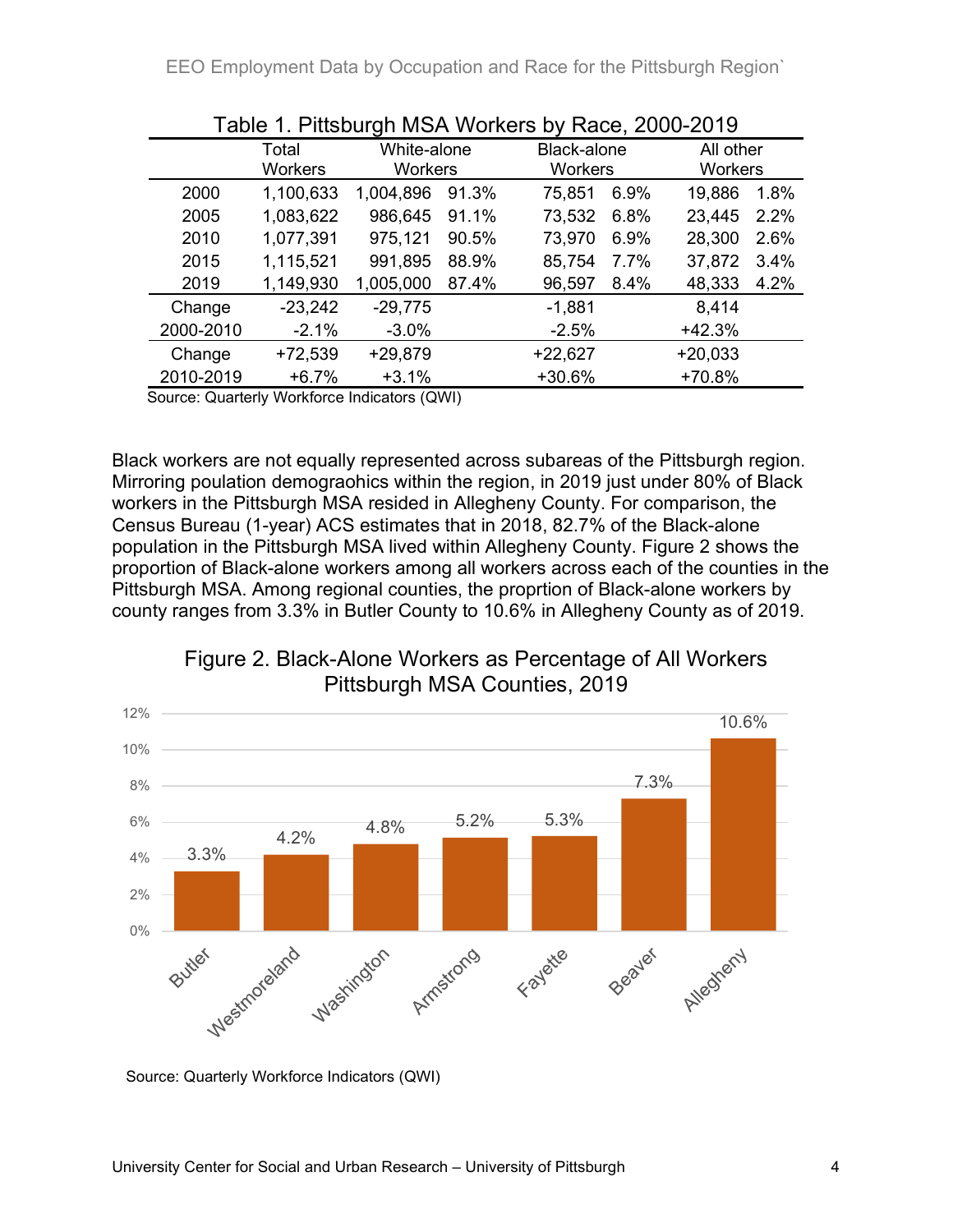## Employment Summary by EEO Occupation Group

Over the 2006-2010 period, the Census EEO Tabulation estimates that 82,440 Blackalone workers residing in the Pittsburgh MSA made up 6.9% of all employed workers in the region. Major occupation groups provide a broad overview of regional employment patterns. Figure 3 and Table 2 summarize employment by race in each of 22 major occupation groups for workers residing in the Pittsburgh MSA. Among these major occupation groups, Black-alone workers made up the highest percentage of workers in Healthcare Support Occupations (17.6%), followed by Community and Social Service Occupations (14.3%). Black-alone workers made up the lowest percentage of workers in Architecture and Engineering Occupations (2.4%) and Life Physical and Social Science Occupations (2.5%).

Figure 3. Black-Alone Workers as Percentage of All Workers by Occupation Groups – Pittsburgh MSA



#### Source: Census Bureau EEO Tablulation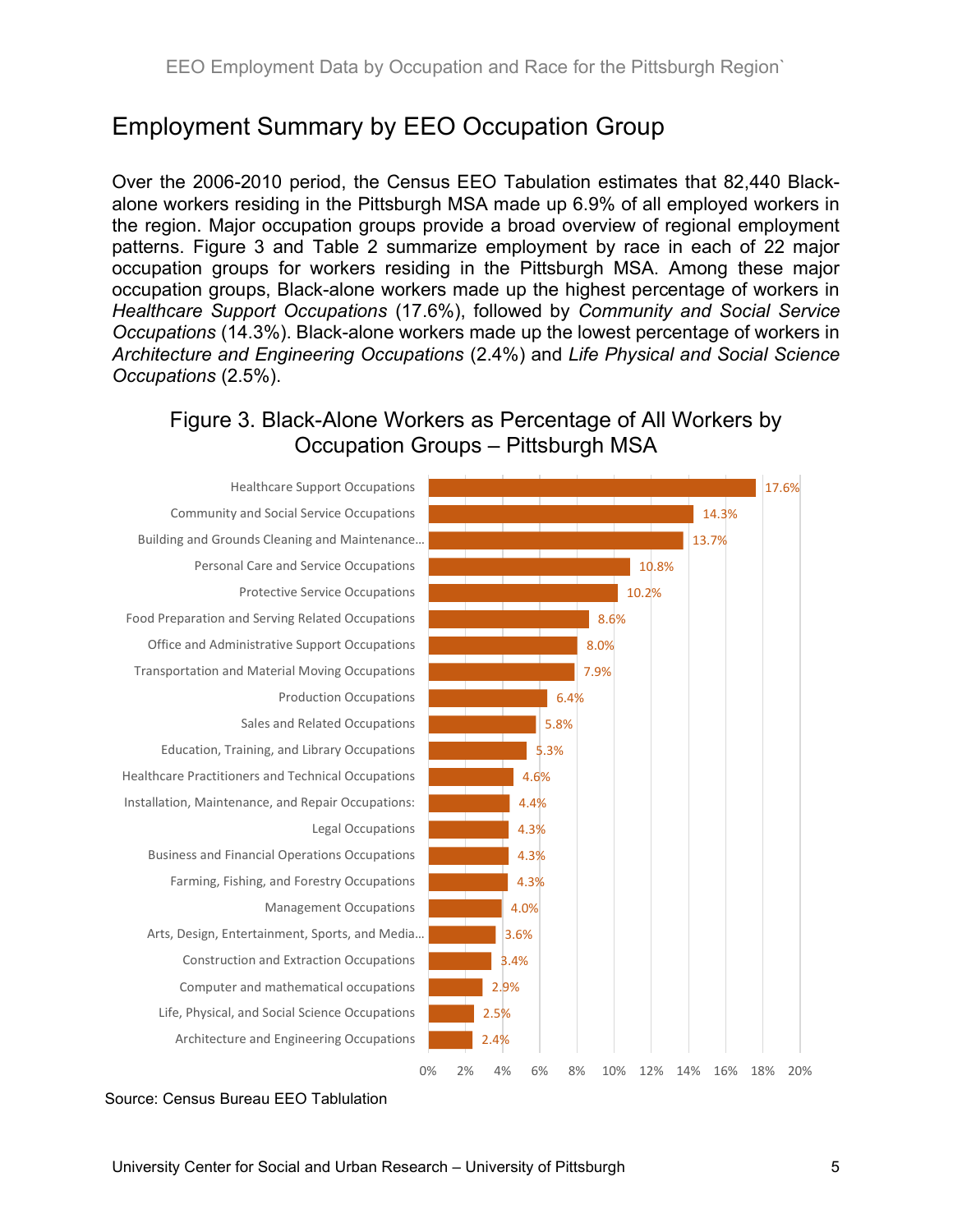| <b>Occupation Group</b>                        | All            | <b>White-Alone</b> |       | <b>Black-Alone</b> |       | All Other |       |
|------------------------------------------------|----------------|--------------------|-------|--------------------|-------|-----------|-------|
|                                                | <b>Workers</b> | <b>Workers</b>     |       | <b>Workers</b>     |       | Workers   |       |
| Total, all occupations                         | 1,200,920      | 1,081,190          | 90.0% | 82,470             | 6.9%  | 37,260    | 3.1%  |
|                                                |                |                    |       |                    |       |           |       |
| Management                                     | 103,875        | 96,694             | 93.1% | 4,109              | 4.0%  | 3,072     | 3.0%  |
| Business and financial operations              | 56,830         | 52,835             | 93.0% | 2,459              | 4.3%  | 1,536     | 2.7%  |
| Computer and mathematical                      | 27,510         | 23,539             | 85.6% | 805                | 2.9%  | 3,166     | 11.5% |
| Architecture and engineering                   | 25,125         | 23,288             | 92.7% | 599                | 2.4%  | 1,238     | 4.9%  |
| Life, physical, and social science             | 10,755         | 9,320              | 86.7% | 264                | 2.5%  | 1,171     | 10.9% |
| Community and social service                   | 22,355         | 18,564             | 83.0% | 3,190              | 14.3% | 601       | 2.7%  |
| Legal                                          | 13,855         | 12,985             | 93.7% | 600                | 4.3%  | 270       | 1.9%  |
| Education, training, and library               | 64,480         | 58,245             | 90.3% | 3,414              | 5.3%  | 2,821     | 4.4%  |
| Arts, design, entertainment, sports, and media | 18,985         | 17,910             | 94.3% | 689                | 3.6%  | 386       | 2.0%  |
| Healthcare practitioners and technical         | 79,365         | 72,319             | 91.1% | 3,639              | 4.6%  | 3,407     | 4.3%  |
| Healthcare support                             | 34,315         | 27,409             | 79.9% | 6,045              | 17.6% | 861       | 2.5%  |
| Protective service                             | 21,785         | 18,979             | 87.1% | 2,220              | 10.2% | 586       | 2.7%  |
| Food preparation and serving related           | 76,390         | 66,735             | 87.4% | 6,600              | 8.6%  | 3,055     | 4.0%  |
| Building and grounds cleaning and maintenance  | 43,230         | 36,055             | 83.4% | 5,930              | 13.7% | 1,245     | 2.9%  |
| Personal care and service                      | 37,520         | 32,049             | 85.4% | 4,070              | 10.8% | 1,401     | 3.7%  |
| Sales and related                              | 132,295        | 120,869            | 91.4% | 7,660              | 5.8%  | 3,766     | 2.8%  |
| Office and administrative support              | 176,990        | 159,107            | 89.9% | 14,204             | 8.0%  | 3,679     | 2.1%  |
| Farming, fishing, and forestry                 | 2,100          | 1,995              | 95.0% | 90                 | 4.3%  | 15        | 0.7%  |
| Construction and extraction                    | 62,985         | 59,910             | 95.1% | 2,144              | 3.4%  | 931       | 1.5%  |
| Installation, maintenance, and repair          | 37,900         | 35,738             | 94.3% | 1,663              | 4.4%  | 499       | 1.3%  |
| Production                                     | 66,915         | 61,180             | 91.4% | 4,283              | 6.4%  | 1,452     | 2.2%  |
| Transportation and material moving             | 76,790         | 69,243             | 90.2% | 6,045              | 7.9%  | 1,502     | 2.0%  |

#### Table 2. Pittsburgh MSA Workers by Race and Major Occupation Group

Source: Census Bureau EEO Tablulation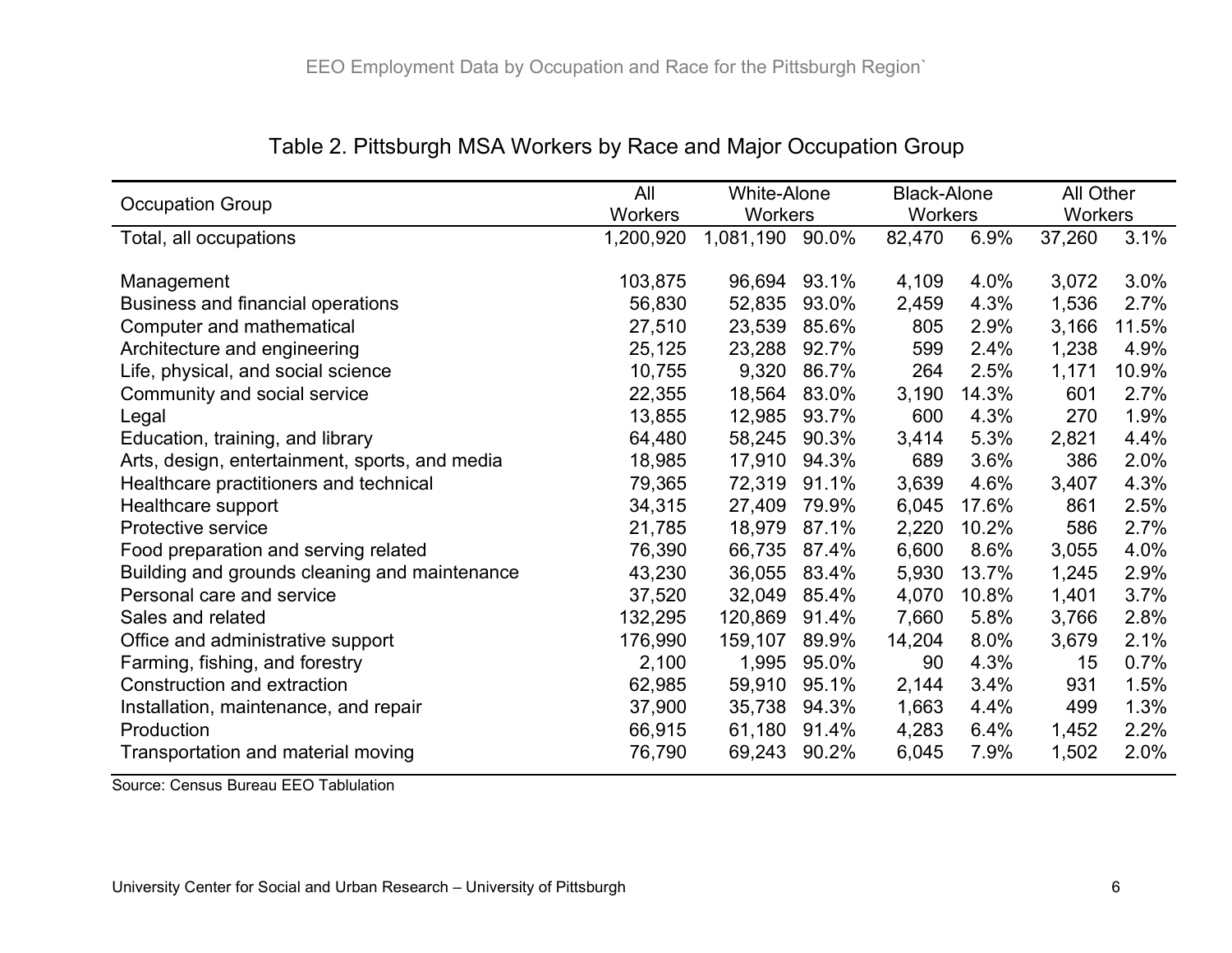## Black Workers by Detailed Occupation in the Pittsburgh Region

For Pittsburgh, the EEO tabulation itemizes employment data for 483 distinct occupation categories. At this level of detail, Table 3 lists the occupations that have the largest number of Black-alone workers residing in the Pittsburgh MSA. The occupations employing the largest number of Black-alone workers include Nursing, psychiatric, and home health aides (5,050 worker) and Janitors and building cleaners (3,875 workers).

Table 4 lists the detailed occupation categories with the highest concentrations of Blackalone workers in the Pittsburgh MSA. This table is limited occupations that employ a total of 500 or more workers in the region. Among these occupations, the highest conentration of Black-alone workers residing in the Pittsburgh region include Telephone operators (27.4%), and Telemarketers (24.2%).

Following that, the remainder of this report itemizes the employment by race for each of the 484 occupation categories, along with summary totals for 22 occupation groups, for workers residing in the Pittsburgh MSA.

|                                                | 2010 SOC | Total          |                | <b>Black-Alone</b> |
|------------------------------------------------|----------|----------------|----------------|--------------------|
| Occupation                                     | Code     | <b>Workers</b> | <b>Workers</b> |                    |
| Nursing, psychiatric, and home health aides    | 31-1010  | 22,660         | 5,080          | 22.4%              |
| Janitors and building cleaners                 | 37-201X  | 23,235         | 3,875          | 16.7%              |
| Cashiers                                       | 41-2010  | 27,680         | 3,225          | 11.7%              |
| Secretaries and administrative assistants      | 43-6010  | 39,815         | 2,350          | 5.9%               |
| Cooks                                          | 35-2010  | 20,095         | 2,265          | 11.3%              |
| Customer service representatives               | 43-4051  | 19,085         | 2,235          | 11.7%              |
| <b>Childcare workers</b>                       | 39-9011  | 9,620          | 1,665          | 17.3%              |
| Laborers and freight, stock, and material      | 53-7062  | 21,055         | 1,560          | 7.4%               |
| Retail salespersons                            | 41-2031  | 29,025         | 1,530          | 5.3%               |
| Maids and housekeeping cleaners                | 37-2012  | 8,810          | 1,490          | 16.9%              |
| Driver/sales workers and truck drivers         | 53-3030  | 25,470         | 1,420          | 5.6%               |
| Social workers                                 | 21-1020  | 8,055          | 1,300          | 16.1%              |
| Security guards and gaming surveillance        | 33-9030  | 7,310          | 1,245          | 17.0%              |
| Personal care aides                            | 39-9021  | 7,355          | 1,220          | 16.6%              |
| Counselors                                     | 21-1010  | 6,615          | 1,120          | 16.9%              |
| <b>Bus drivers</b>                             | 53-3020  | 7,470          | 1,100          | 14.7%              |
| First-line supervisors of retail sales workers | 41-1011  | 23,515         | 1,045          | 4.4%               |
| <b>Registered nurses</b>                       | 29-1141  | 28,800         | 1,035          | 3.6%               |
| <b>Waiters and waitresses</b>                  | 35-3031  | 19,590         | 1,000          | 5.1%               |
| Elementary and middle school teachers          | 25-2020  | 26,245         | 985            | 3.8%               |

Table 3. Pittsburgh MSA Occupations with the Largest Number of Black-Alone Workers

Source: Census Bureau EEO Tablulation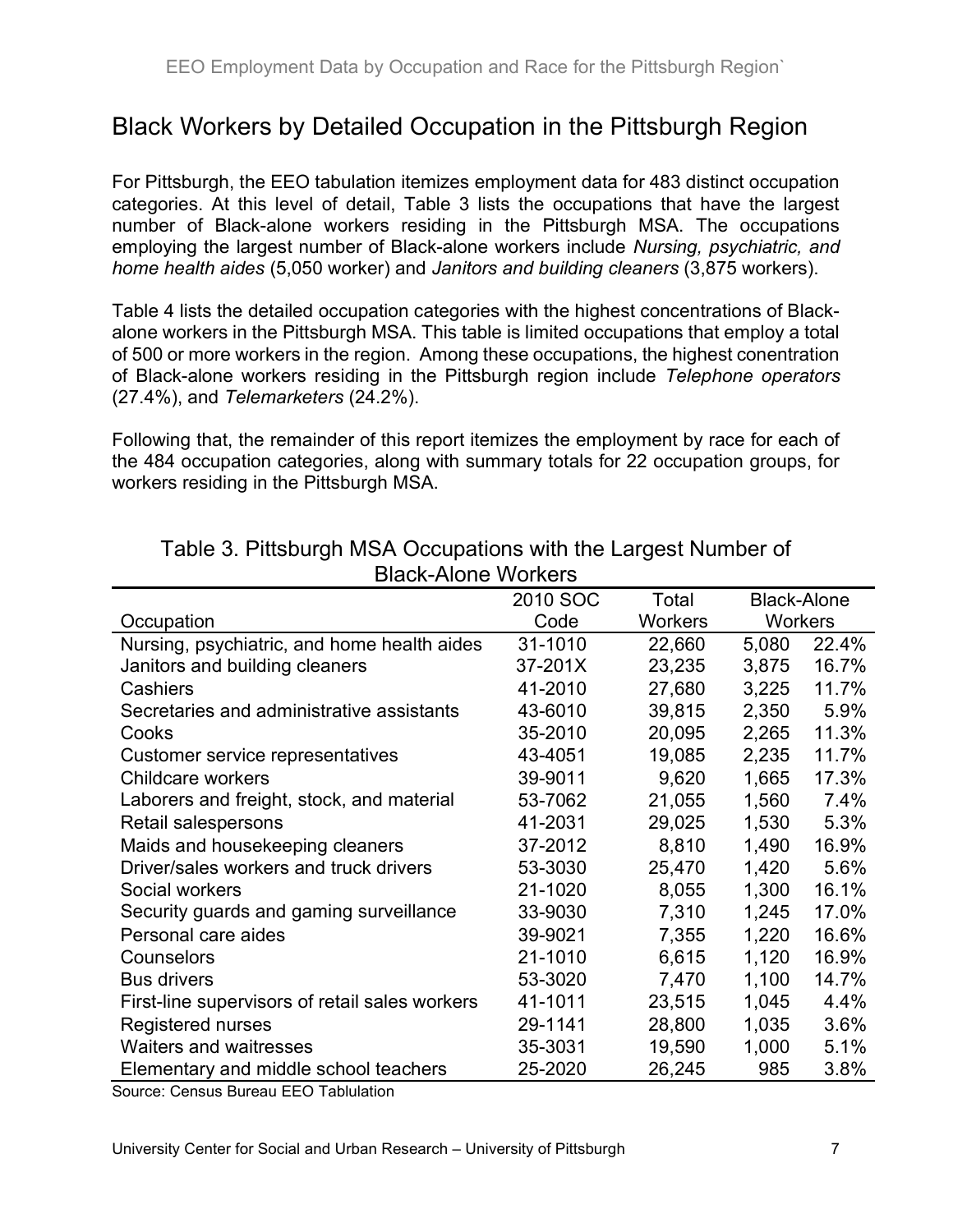| Table 4. Pittsburgh MSA Occupations* with the Highest Percentage of |  |
|---------------------------------------------------------------------|--|
| Black-Alone Workers                                                 |  |

|                                                                                 | 2010 SOC | Total          |                | <b>Black-Alone</b> |  |  |  |
|---------------------------------------------------------------------------------|----------|----------------|----------------|--------------------|--|--|--|
| Occupation*                                                                     | Code     | <b>Workers</b> | <b>Workers</b> |                    |  |  |  |
| Telephone operators                                                             | 43-2021  | 785            | 215            | 27.4%              |  |  |  |
| <b>Telemarketers</b>                                                            | 41-9041  | 1,590          | 385            | 24.2%              |  |  |  |
| Information and record clerks, all other                                        | 43-4199  | 1,020          | 245            | 24.0%              |  |  |  |
| Nursing, psychiatric, and home health aides                                     | 31-1010  | 22,660         | 5,080          | 22.4%              |  |  |  |
| Social and human service assistants                                             | 21-1093  | 1,095          | 240            | 21.9%              |  |  |  |
| <b>Bakers</b>                                                                   | 51-3011  | 1,745          | 380            | 21.8%              |  |  |  |
| Medical records and health information                                          | 29-2071  | 1,025          | 205            | 20.0%              |  |  |  |
| Packers and packagers, hand                                                     | 53-7064  | 2,400          | 435            | 18.1%              |  |  |  |
| Public relations and fundraising managers                                       | 11-2031  | 515            | 90             | 17.5%              |  |  |  |
| <b>Childcare workers</b>                                                        | 39-9011  | 9,620          | 1,665          | 17.3%              |  |  |  |
| Food servers, nonrestaurant                                                     | 35-3041  | 2,180          | 375            | 17.2%              |  |  |  |
| Security guards and gaming surveillance                                         | 33-9030  | 7,310          | 1,245          | 17.0%              |  |  |  |
| Counselors                                                                      | 21-1010  | 6,615          | 1,120          | 16.9%              |  |  |  |
| Maids and housekeeping cleaners                                                 | 37-2012  | 8,810          | 1,490          | 16.9%              |  |  |  |
| Janitors and building cleaners                                                  | 37-201X  | 23,235         | 3,875          | 16.7%              |  |  |  |
| Personal care aides                                                             | 39-9021  | 7,355          | 1,220          | 16.6%              |  |  |  |
| Insurance claims and policy processing                                          | 43-9041  | 3,245          | 530            | 16.3%              |  |  |  |
| Social workers                                                                  | 21-1020  | 8,055          | 1,300          | 16.1%              |  |  |  |
| <b>Barbers</b>                                                                  | 39-5011  | 565            | 90             | 15.9%              |  |  |  |
| Healthcare support workers, all other,<br>including medical equipment preparers | 31-909X  | 2,090          | 330            | 15.8%              |  |  |  |

Source: Census Bureau EEO Tablulation

\* Among specific occupations with 500 or greater total workers in the Pittsburgh MSA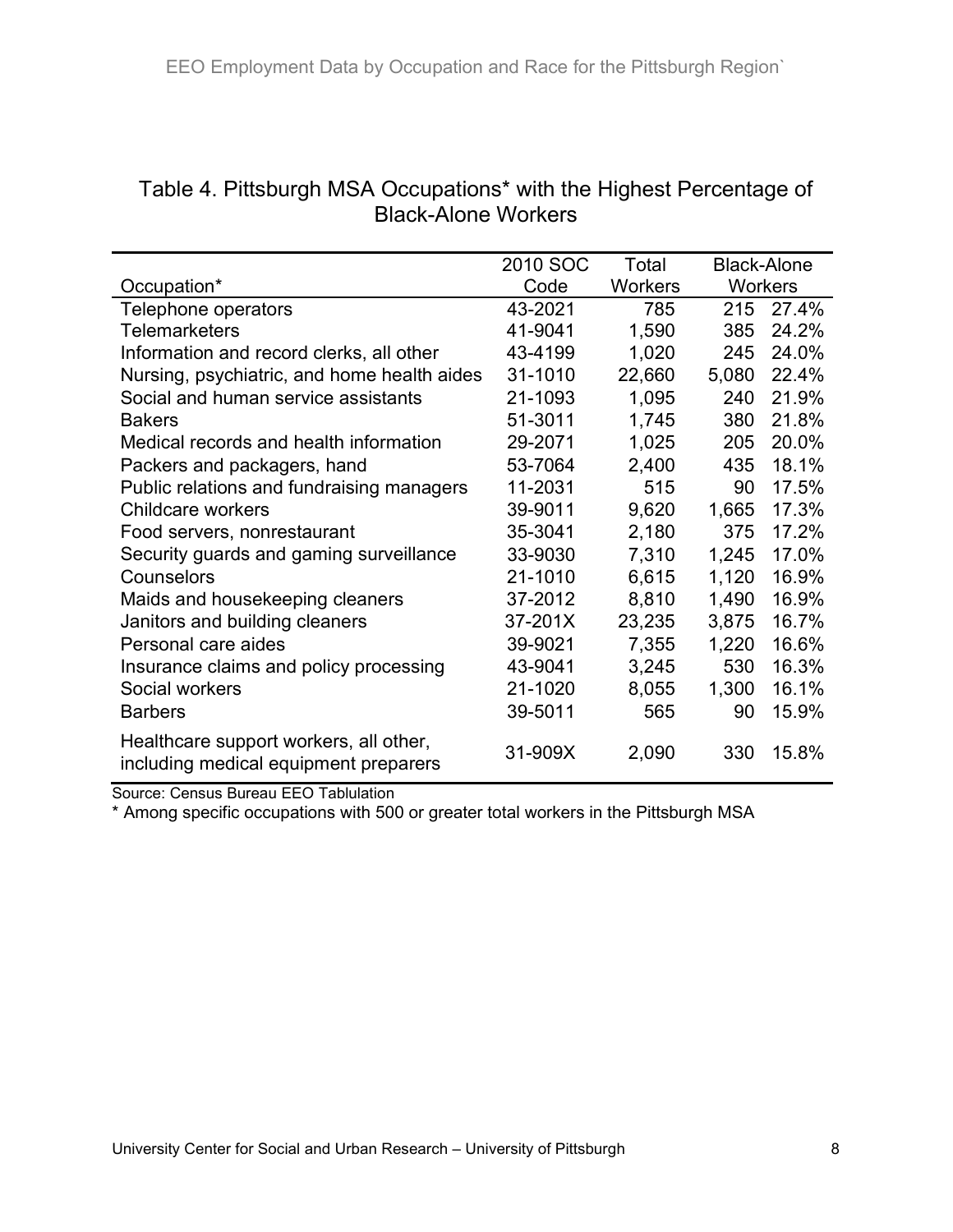|                                      | 2010 SOC | Total          | <b>White-Alone</b> |        | <b>Black-Alone</b> |       | All Other      |       |
|--------------------------------------|----------|----------------|--------------------|--------|--------------------|-------|----------------|-------|
|                                      | Code     | <b>Workers</b> | Workers            |        | Workers            |       | Workers        |       |
| <b>Total, all occupation</b>         |          | 1,200,920      | 1,081,190          | 90.0%  | 82,470             | 6.9%  | 37,260         | 3.1%  |
|                                      |          |                |                    |        |                    |       |                |       |
| <b>Management Occupations</b>        |          | 103,875        | 96,694             | 93.1%  | 4,109              | 4.0%  | 3,072          | 3.0%  |
| Chief executives and legislators     | 11-10XX  | 8,320          | 8,010              | 96.3%  | 90                 | 1.1%  | 220            | 2.6%  |
| General and operations managers      | 11-1021  | 7,665          | 7,330              | 95.6%  | 205                | 2.7%  | 130            | 1.7%  |
| Advertising and promotions managers  | 11-2011  | 415            | 380                | 91.6%  | 30                 | 7.2%  | 5              | 1.2%  |
| Marketing and sales managers         | 11-2020  | 6,955          | 6,675              | 96.0%  | 90                 | 1.3%  | 190            | 2.7%  |
| Public relations and fundraising     | 11-2031  | 515            | 400                | 77.7%  | 90                 | 17.5% | 25             | 4.9%  |
| Administrative services managers     | 11-3011  | 970            | 905                | 93.3%  | 55                 | 5.7%  | 10             | 1.0%  |
| Computer and information systems     | 11-3021  | 3,910          | 3,355              | 85.8%  | 140                | 3.6%  | 415            | 10.6% |
| <b>Financial managers</b>            | 11-3031  | 9,080          | 8,670              | 95.5%  | 340                | 3.7%  | 70             | 0.8%  |
| Compensation and benefits managers   | 11-3111  | 150            | 150                | 100.0% | 0                  | 0.0%  | 0              | 0.0%  |
| Human resources managers             | 11-3121  | 2,175          | 2,055              | 94.5%  | 65                 | 3.0%  | 55             | 2.5%  |
| Training and development managers    | 11-3131  | 310            | 290                | 93.5%  | 4                  | 1.3%  | 16             | 5.2%  |
| Industrial production managers       | 11-3051  | 1,865          | 1,835              | 98.4%  | 10                 | 0.5%  | 20             | 1.1%  |
| Purchasing managers                  | 11-3061  | 1,445          | 1,315              | 91.0%  | 65                 | 4.5%  | 65             | 4.5%  |
| Transportation, storage, and         | 11-3071  | 1,655          | 1,590              | 96.1%  | 30                 | 1.8%  | 35             | 2.1%  |
| Farmers, ranchers, and other         | 11-9013  | 1,475          | 1,460              | 99.0%  | 0                  | 0.0%  | 15             | 1.0%  |
| <b>Construction managers</b>         | 11-9021  | 5,755          | 5,615              | 97.6%  | 65                 | 1.1%  | 75             | 1.3%  |
| <b>Education administrators</b>      | 11-9030  | 7,460          | 6,584              | 88.3%  | 685                | 9.2%  | 191            | 2.6%  |
| Architectural and engineering        | 11-9041  | 1,440          | 1,395              | 96.9%  | 0                  | 0.0%  | 45             | 3.1%  |
| Food service managers                | 11-9051  | 7,335          | 6,530              | 89.0%  | 305                | 4.2%  | 500            | 6.8%  |
| Gaming managers                      | 11-9071  | 50             | 50                 | 100.0% | 0                  | 0.0%  | $\overline{0}$ | 0.0%  |
| Lodging managers                     | 11-9081  | 600            | 525                | 87.5%  | 60                 | 10.0% | 15             | 2.5%  |
| <b>Medical and health services</b>   | 11-9111  | 5,445          | 5,030              | 92.4%  | 285                | 5.2%  | 130            | 2.4%  |
| Natural sciences managers            | 11-9121  | 275            | 265                | 96.4%  | 0                  | 0.0%  | 10             | 3.6%  |
| Property, real estate, and community | 11-9141  | 2,615          | 2,380              | 91.0%  | 200                | 7.6%  | 35             | 1.3%  |

#### Table 5. Employment by Race for Detailed Occupations in the Pittsburgh MSA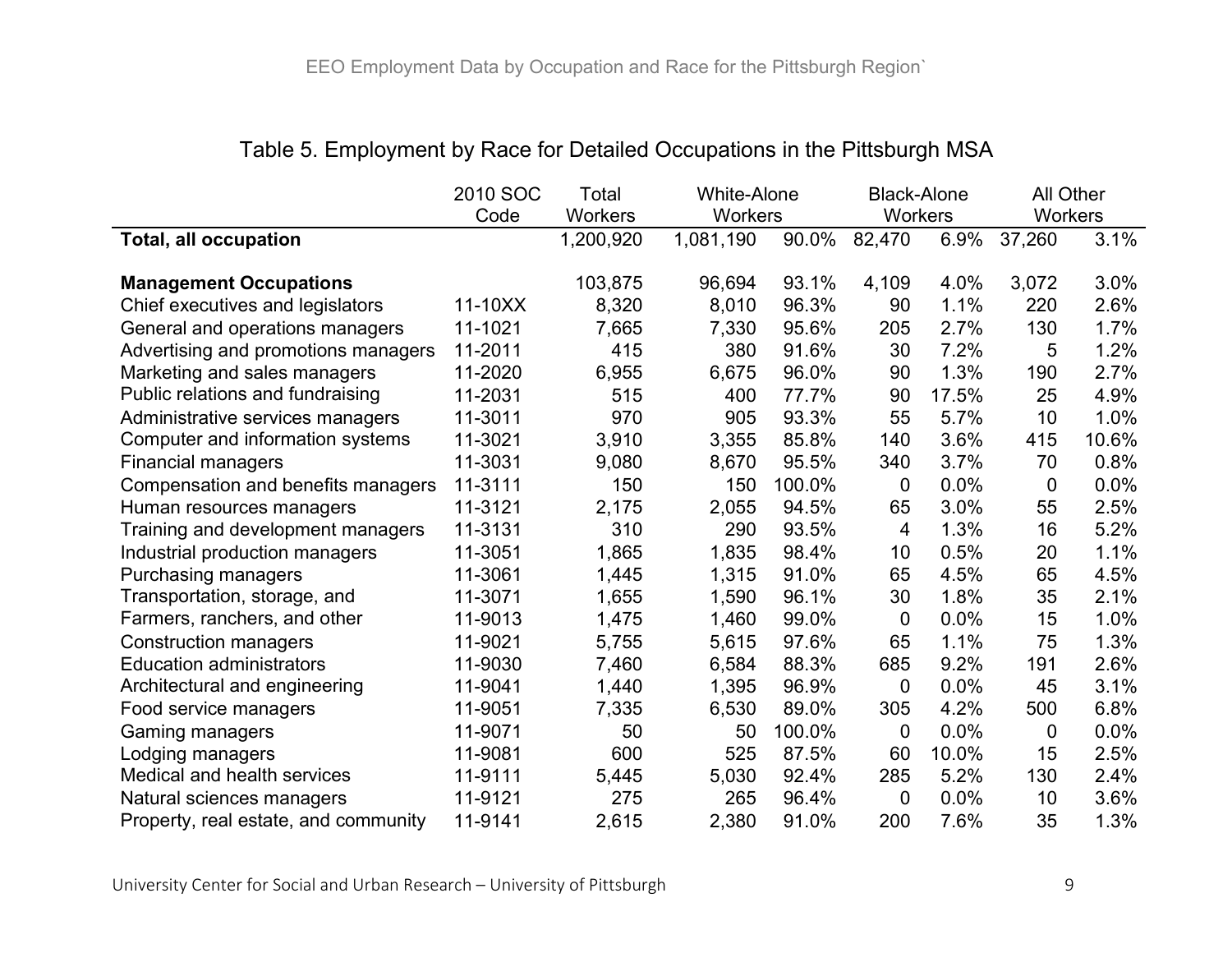|                                          | 2010 SOC | Total          | <b>White-Alone</b> |        | <b>Black-Alone</b> |       | All Other      |       |
|------------------------------------------|----------|----------------|--------------------|--------|--------------------|-------|----------------|-------|
|                                          | Code     | <b>Workers</b> | Workers            |        | Workers            |       | Workers        |       |
| Social and community service             | 11-9151  | 3,340          | 2,705              | 81.0%  | 510                | 15.3% | 125            | 3.7%  |
| Miscellaneous managers, including        | 11-9XXX  | 22,655         | 21,195             | 93.6%  | 785                | 3.5%  | 675            | 3.0%  |
| <b>Business and Financial Operations</b> |          | 56,830         | 52,835             | 93.0%  | 2,459              | 4.3%  | 1,541          | 2.7%  |
| Agents and business managers of          | 13-1011  | 315            | 310                | 98.4%  | 4                  | 1.3%  |                | 0.3%  |
| Buyers and purchasing agents, farm       | 13-1021  | 75             | 75                 | 100.0% | $\mathbf 0$        | 0.0%  | $\overline{0}$ | 0.0%  |
| Wholesale and retail buyers, except      | 13-1022  | 2,065          | 1,975              | 95.6%  | 35                 | 1.7%  | 55             | 2.7%  |
| Purchasing agents, except wholesale,     | 13-1023  | 2,210          | 2,040              | 92.3%  | 130                | 5.9%  | 40             | 1.8%  |
| Claims adjusters, appraisers,            | 13-1030  | 2,825          | 2,550              | 90.3%  | 270                | 9.6%  | 5              | 0.2%  |
| <b>Compliance officers</b>               | 13-1041  | 1,215          | 1,170              | 96.3%  | 35                 | 2.9%  | 10             | 0.8%  |
| Cost estimators                          | 13-1051  | 1,090          | 1,095              | 100.5% | 0                  | 0.0%  | $-5$           | 0.0%  |
| Human resources workers                  | 13-1070  | 5,210          | 4,675              | 89.7%  | 420                | 8.1%  | 115            | 2.2%  |
| Compensation, benefits, and job          | 13-1141  | 1,225          | 1,045              | 85.3%  | 170                | 13.9% | 10             | 0.8%  |
| Training and development specialists     | 13-1151  | 825            | 755                | 91.5%  | 60                 | 7.3%  | 10             | 1.2%  |
| Logisticians                             | 13-1081  | 585            | 560                | 95.7%  | 30                 | 5.1%  | 0              | 0.0%  |
| Management analysts                      | 13-1111  | 6,090          | 5,520              | 90.6%  | 215                | 3.5%  | 355            | 5.8%  |
| Meeting, convention, and event           | 13-1121  | 450            | 400                | 88.9%  | 30                 | 6.7%  | 20             | 4.4%  |
| <b>Fundraisers</b>                       | 13-1131  | 1,070          | 920                | 86.0%  | 75                 | 7.0%  | 75             | 7.0%  |
| Market research analysts and             | 13-1161  | 1,355          | 1,310              | 96.7%  | 15                 | 1.1%  | 30             | 2.2%  |
| Business operations specialists, all     | 13-1199  | 1,690          | 1,575              | 93.2%  | 10                 | 0.6%  | 105            | 6.2%  |
| Accountants and auditors                 | 13-2011  | 18,200         | 17,265             | 94.9%  | 525                | 2.9%  | 410            | 2.3%  |
| Appraisers and assessors of real         | 13-2021  | 860            | 800                | 93.0%  | 40                 | 4.7%  | 20             | 2.3%  |
| <b>Budget analysts</b>                   | 13-2031  | 270            | 220                | 81.5%  | 10                 | 3.7%  | 40             | 14.8% |
| <b>Credit analysts</b>                   | 13-2041  | 275            | 265                | 96.4%  | 10                 | 3.6%  | $\mathbf 0$    | 0.0%  |
| <b>Financial analysts</b>                | 13-2051  | 360            | 290                | 80.6%  | 20                 | 5.6%  | 50             | 13.9% |
| Personal financial advisors              | 13-2052  | 3,590          | 3,360              | 93.6%  | 170                | 4.7%  | 60             | 1.7%  |
| Insurance underwriters                   | 13-2053  | 425            | 405                | 95.3%  | 20                 | 4.7%  | $\mathbf 0$    | 0.0%  |
| <b>Financial examiners</b>               | 13-2061  | 185            | 170                | 91.9%  | 15                 | 8.1%  | 0              | 0.0%  |
| Credit counselors and loan officers      | 13-2070  | 2,425          | 2,275              | 93.8%  | 75                 | 3.1%  | 75             | 3.1%  |
| Tax examiners and collectors, and        | 13-2081  | 605            | 590                | 97.5%  | 15                 | 2.5%  | $\overline{0}$ | 0.0%  |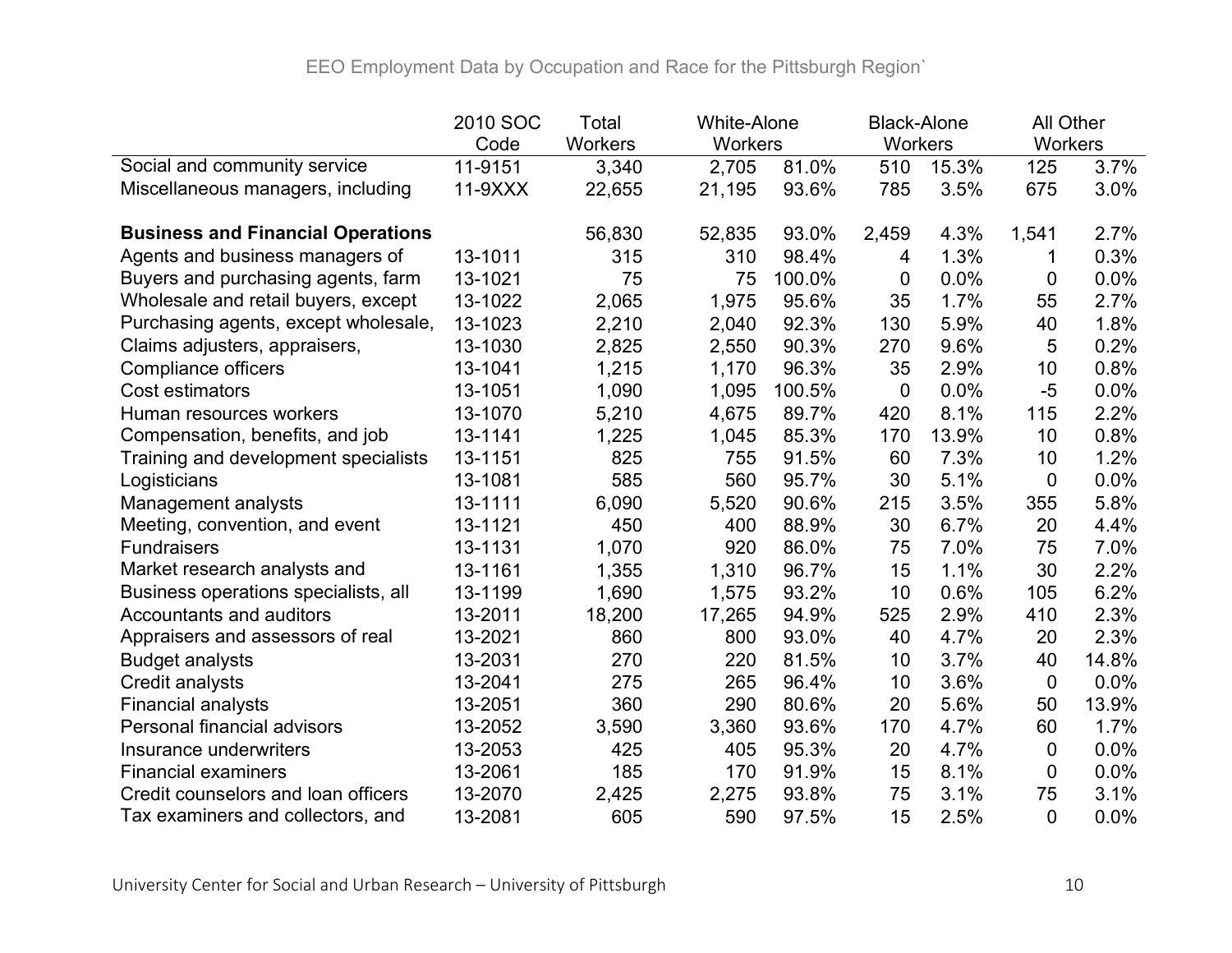|                                        | 2010 SOC | Total   | <b>White-Alone</b> |        | <b>Black-Alone</b> |      | All Other   |       |
|----------------------------------------|----------|---------|--------------------|--------|--------------------|------|-------------|-------|
|                                        | Code     | Workers | Workers            |        | <b>Workers</b>     |      | Workers     |       |
| Tax preparers                          | 13-2082  | 890     | 840                | 94.4%  | 20                 | 2.2% | 30          | 3.4%  |
| Financial specialists, all other       | 13-2099  | 450     | 380                | 84.4%  | 40                 | 8.9% | 30          | 6.7%  |
| <b>Computer and mathematical</b>       |          | 27,510  | 23,539             | 85.6%  | 805                | 2.9% | 3,166       | 11.5% |
| Computer and information research      | 15-1111  | 285     | 130                | 45.6%  | $\mathbf 0$        | 0.0% | 155         | 54.4% |
| Computer systems analysts              | 15-1121  | 4,520   | 3,725              | 82.4%  | 195                | 4.3% | 600         | 13.3% |
| Information security analysts          | 15-1122  | 355     | 355                | 100.0% | $\mathbf 0$        | 0.0% | $\mathbf 0$ | 0.0%  |
| Computer programmers                   | 15-1131  | 4,695   | 3,910              | 83.3%  | 70                 | 1.5% | 715         | 15.2% |
| Software developers, applications and  | 15-113X  | 5,800   | 4,450              | 76.7%  | 115                | 2.0% | 1,235       | 21.3% |
| Web developers                         | 15-1134  | 1,115   | 1,020              | 91.5%  | 25                 | 2.2% | 70          | 6.3%  |
| Computer support specialists           | 15-1150  | 3,715   | 3,405              | 91.7%  | 215                | 5.8% | 95          | 2.6%  |
| Database administrators                | 15-1141  | 820     | 754                | 92.0%  | $\mathbf 0$        | 0.0% | 66          | 8.0%  |
| Network and computer systems           | 15-1142  | 2,105   | 2,010              | 95.5%  | 80                 | 3.8% | 15          | 0.7%  |
| Computer network architects            | 15-1143  | 685     | 550                | 80.3%  | 25                 | 3.6% | 110         | 16.1% |
| Computer occupations, all other        | 15-1199  | 2,065   | 1,980              | 95.9%  | 35                 | 1.7% | 50          | 2.4%  |
| Actuaries                              | 15-2011  | 250     | 250                | 100.0% | $\mathbf 0$        | 0.0% | $\mathbf 0$ | 0.0%  |
| Operations research analysts           | 15-2031  | 745     | 705                | 94.6%  | 30                 | 4.0% | 10          | 1.3%  |
| Miscellaneous mathematical science     | 15-20XX  | 355     | 295                | 83.1%  | 15                 | 4.2% | 45          | 12.7% |
| <b>Architecture and Engineering</b>    |          | 25,125  | 23,288             | 92.7%  | 599                | 2.4% | 1,238       | 4.9%  |
| Architects, except naval               | 17-1010  | 1,415   | 1,309              | 92.5%  | 0                  | 0.0% | 106         | 7.5%  |
| Surveyors, cartographers, and          | 17-1020  | 200     | 200                | 100.0% | 0                  | 0.0% | 0           | 0.0%  |
| Aerospace engineers                    | 17-2011  | 160     | 160                | 100.0% | 0                  | 0.0% | 0           | 0.0%  |
| Biomedical and agricultural engineers  | 17-20XX  | 160     | 160                | 100.0% | $\mathbf 0$        | 0.0% | 0           | 0.0%  |
| <b>Chemical engineers</b>              | 17-2041  | 375     | 329                | 87.7%  | 15                 | 4.0% | 31          | 8.3%  |
| Civil engineers                        | 17-2051  | 3,230   | 3,070              | 95.0%  | 60                 | 1.9% | 100         | 3.1%  |
| Computer hardware engineers            | 17-2061  | 400     | 355                | 88.8%  | 15                 | 3.8% | 30          | 7.5%  |
| Electrical and electronics engineers   | 17-2070  | 2,245   | 2,065              | 92.0%  | 110                | 4.9% | 70          | 3.1%  |
| <b>Environmental engineers</b>         | 17-2081  | 265     | 255                | 96.2%  | 0                  | 0.0% | 10          | 3.8%  |
| Industrial engineers, including health | 17-2110  | 1,495   | 1,460              | 97.7%  | 4                  | 0.3% | 31          | 2.1%  |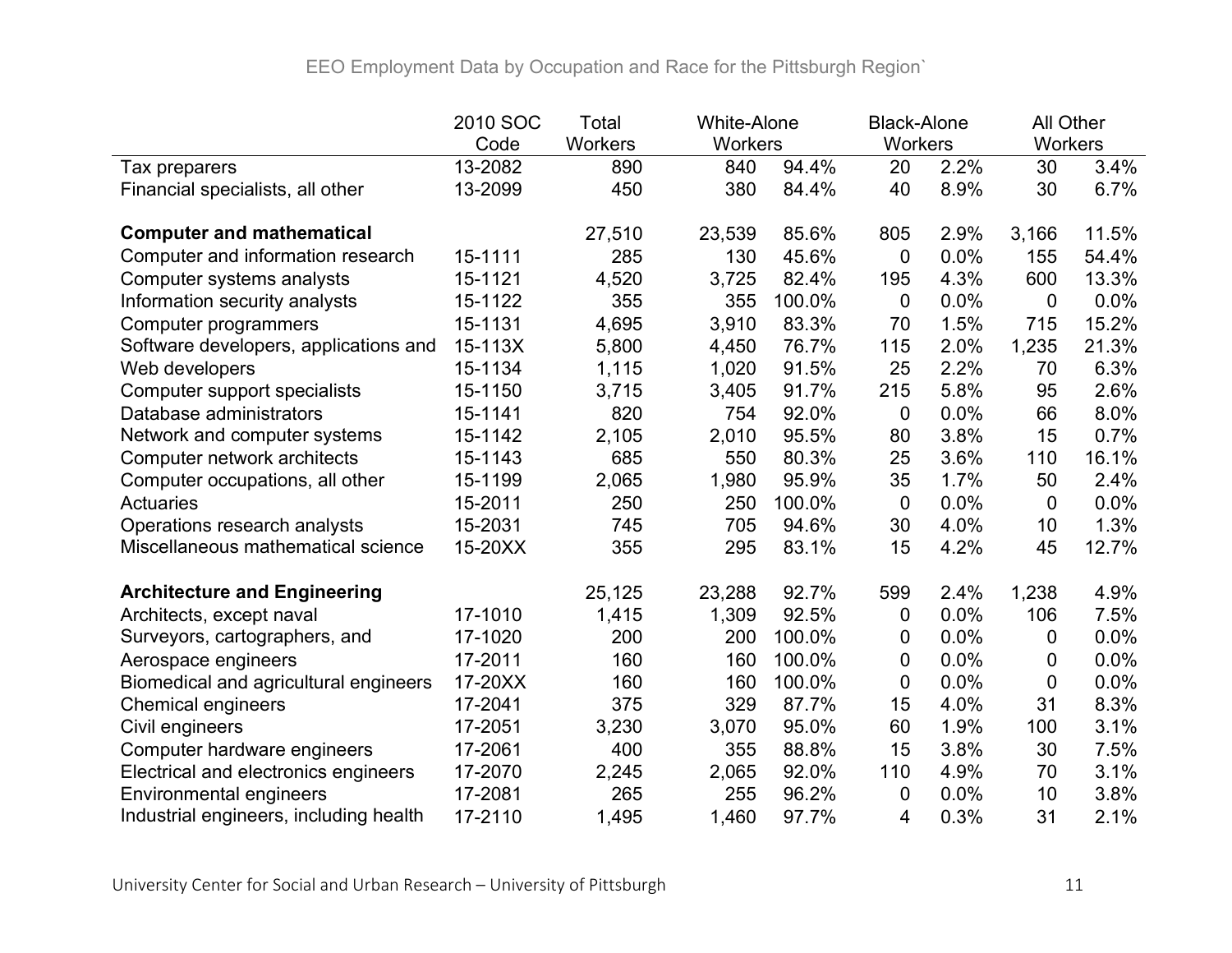|                                          | 2010 SOC | Total   | <b>White-Alone</b> |           | <b>Black-Alone</b> |      | All Other       |       |
|------------------------------------------|----------|---------|--------------------|-----------|--------------------|------|-----------------|-------|
|                                          | Code     | Workers | <b>Workers</b>     |           | <b>Workers</b>     |      | <b>Workers</b>  |       |
| Marine engineers and naval architects    | 17-2121  | 70      | 70                 | $100.0\%$ | $\mathbf 0$        | 0.0% | $\mathbf 0$     | 0.0%  |
| Materials engineers                      | 17-2131  | 475     | 455                | 95.8%     | 0                  | 0.0% | 20              | 4.2%  |
| <b>Mechanical engineers</b>              | 17-2141  | 1,940   | 1,780              | 91.8%     | 30                 | 1.5% | 130             | 6.7%  |
| Petroleum, mining and geological         | 17-21XX  | 200     | 200                | 100.0%    | $\overline{0}$     | 0.0% | 0               | 0.0%  |
| Miscellaneous engineers, including       | 17-21YY  | 5,315   | 4,645              | 87.4%     | 100                | 1.9% | 570             | 10.7% |
| <b>Drafters</b>                          | 17-3010  | 3,185   | 3,075              | 96.5%     | 45                 | 1.4% | 65              | 2.0%  |
| Engineering technicians, except          | 17-3020  | 3,555   | 3,260              | 91.7%     | 220                | 6.2% | 75              | 2.1%  |
| Surveying and mapping technicians        | 17-3031  | 440     | 440                | 100.0%    | 0                  | 0.0% | 0               | 0.0%  |
| Life, Physical, and Social Science       |          | 10,755  | 9,320              | 86.7%     | 264                | 2.5% | 1,176           | 10.9% |
| Agricultural and food scientists         | 19-1010  | 95      | 95                 | 100.0%    | 0                  | 0.0% | 0               | 0.0%  |
| <b>Biological scientists</b>             | 19-1020  | 630     | 525                | 83.3%     | 0                  | 0.0% | 105             | 16.7% |
| Conservation scientists and foresters    | 19-1030  | 105     | 105                | 100.0%    | $\mathbf 0$        | 0.0% | 0               | 0.0%  |
| Medical scientists, and life scientists, | 19-10XX  | 1,070   | 670                | 62.6%     | 40                 | 3.7% | 360             | 33.6% |
| Astronomers and physicists               | 19-2010  | 75      | 60                 | 80.0%     | $\overline{0}$     | 0.0% | 15              | 20.0% |
| Atmospheric and space scientists         | 19-2021  | 65      | 65                 | 100.0%    | 0                  | 0.0% | 0               | 0.0%  |
| <b>Chemists and materials scientists</b> | 19-2030  | 985     | 890                | 90.4%     | 35                 | 3.6% | 60              | 6.1%  |
| <b>Environmental scientists and</b>      | 19-2040  | 625     | 630                | 100.8%    | $\overline{0}$     | 0.0% | $\mathbf 0$     | 0.0%  |
| Physical scientists, all other           | 19-2099  | 1,415   | 1,050              | 74.2%     | 0                  | 0.0% | 365             | 25.8% |
| <b>Economists</b>                        | 19-3011  | 45      | 45                 | 100.0%    | 0                  | 0.0% | 0               | 0.0%  |
| Psychologists                            | 19-3030  | 1,505   | 1,465              | 97.3%     | 20                 | 1.3% | 20              | 1.3%  |
| Urban and regional planners              | 19-3051  | 145     | 145                | 100.0%    | $\overline{0}$     | 0.0% | 0               | 0.0%  |
| Miscellaneous social scientists,         | 19-30XX  | 430     | 425                | 98.8%     | 0                  | 0.0% | 5               | 1.2%  |
| Agricultural and food science            | 19-4011  | 240     | 230                | 95.8%     | 4                  | 1.7% | $6\phantom{1}6$ | 2.5%  |
| <b>Biological technicians</b>            | 19-4021  | 165     | 130                | 78.8%     | 10                 | 6.1% | 25              | 15.2% |
| <b>Chemical technicians</b>              | 19-4031  | 950     | 885                | 93.2%     | 50                 | 5.3% | 15              | 1.6%  |
| Geological and petroleum                 | 19-40XX  | 395     | 385                | 97.5%     | 10                 | 2.5% | 0               | 0.0%  |
| Miscellaneous life, physical, and        | 19-40YY  | 1,815   | 1,520              | 83.7%     | 95                 | 5.2% | 200             | 11.0% |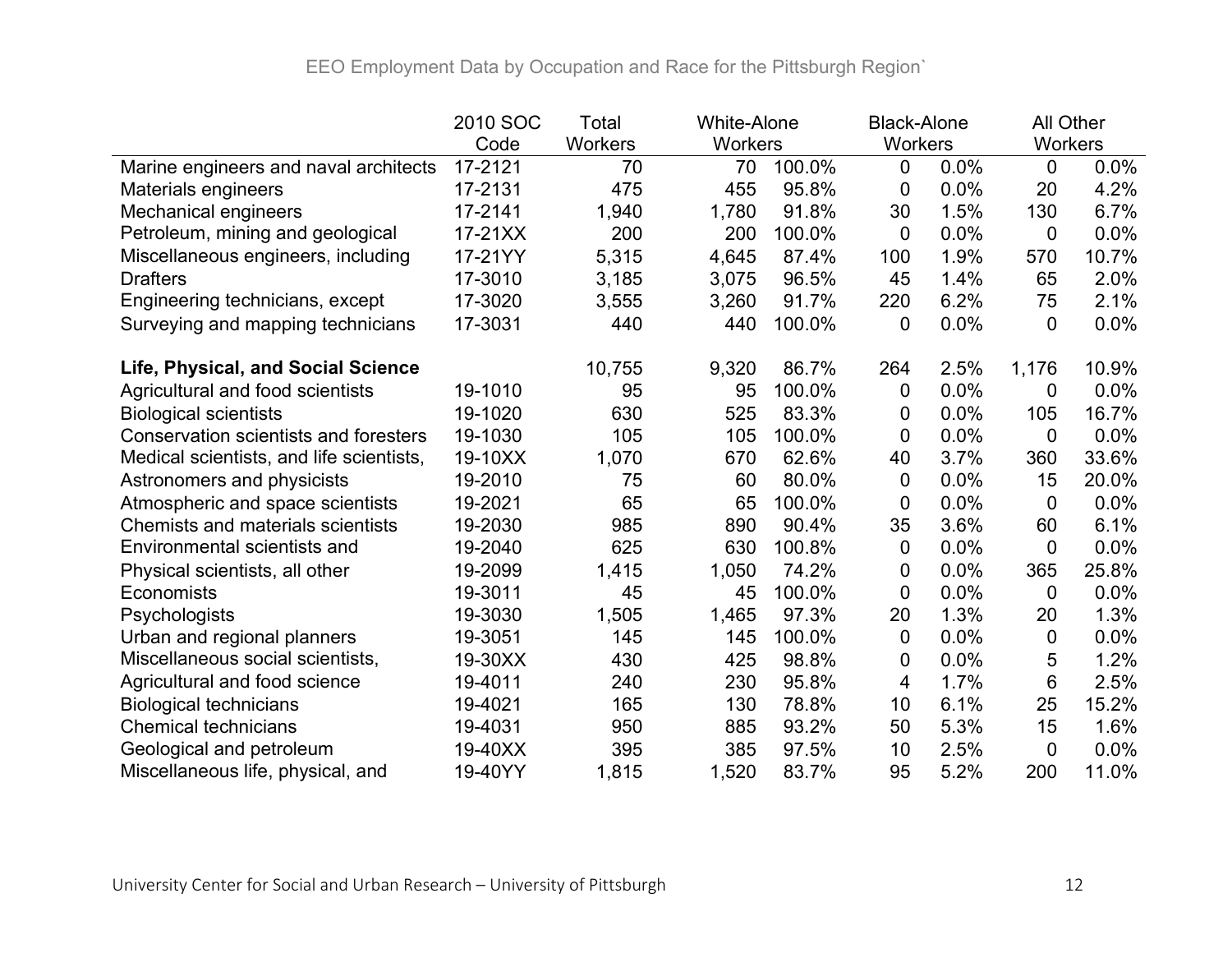|                                        | 2010 SOC | Total   | <b>White-Alone</b> |        | <b>Black-Alone</b> |       | All Other |       |
|----------------------------------------|----------|---------|--------------------|--------|--------------------|-------|-----------|-------|
|                                        | Code     | Workers | <b>Workers</b>     |        | Workers            |       | Workers   |       |
| <b>Community and Social Service</b>    |          | 22,355  | 18,564             | 83.0%  | 3,190              | 14.3% | 606       | 2.7%  |
| Counselors                             | 21-1010  | 6,615   | 5,310              | 80.3%  | 1,120              | 16.9% | 185       | 2.8%  |
| Social workers                         | 21-1020  | 8,055   | 6,580              | 81.7%  | 1,300              | 16.1% | 175       | 2.2%  |
| Probation officers and correctional    | 21-1092  | 670     | 590                | 88.1%  | 80                 | 11.9% | 0         | 0.0%  |
| Social and human service assistants    | 21-1093  | 1,095   | 770                | 70.3%  | 240                | 21.9% | 85        | 7.8%  |
| Miscellaneous community and social     | 21-109X  | 765     | 645                | 84.3%  | 105                | 13.7% | 15        | 2.0%  |
| Clergy                                 | 21-2011  | 3,895   | 3,460              | 88.8%  | 305                | 7.8%  | 130       | 3.3%  |
| Directors, religious activities and    | 21-2021  | 555     | 530                | 95.5%  | 30                 | 5.4%  | 0         | 0.0%  |
| Religious workers, all other           | 21-2099  | 705     | 679                | 96.3%  | 10                 | 1.4%  | 16        | 2.3%  |
| <b>Legal Occupations</b>               |          | 13,855  | 12,985             | 93.7%  | 600                | 4.3%  | 270       | 1.9%  |
| Lawyers, and judges, magistrates,      | 23-10XX  | 8,920   | 8,480              | 95.1%  | 245                | 2.7%  | 195       | 2.2%  |
| <b>Judicial law clerks</b>             | 23-1012  | 130     | 130                | 100.0% | $\overline{0}$     | 0.0%  | 0         | 0.0%  |
| Paralegals and legal assistants        | 23-2011  | 2,735   | 2,485              | 90.9%  | 190                | 6.9%  | 60        | 2.2%  |
| Miscellaneous legal support workers    | 23-2090  | 2,070   | 1,890              | 91.3%  | 165                | 8.0%  | 15        | 0.7%  |
| Education, Training, and Library       |          | 64,480  | 58,245             | 90.3%  | 3,414              | 5.3%  | 2,821     | 4.4%  |
| Postsecondary teachers                 | 25-1000  | 13,695  | 11,295             | 82.5%  | 675                | 4.9%  | 1,725     | 12.6% |
| Preschool and kindergarten teachers    | 25-2010  | 3,225   | 2,920              | 90.5%  | 230                | 7.1%  | 75        | 2.3%  |
| Elementary and middle school           | 25-2020  | 26,245  | 24,995             | 95.2%  | 985                | 3.8%  | 265       | 1.0%  |
| Secondary school teachers              | 25-2030  | 5,760   | 5,385              | 93.5%  | 280                | 4.9%  | 95        | 1.6%  |
| Special education teachers             | 25-2050  | 1,235   | 1,180              | 95.5%  | 40                 | 3.2%  | 15        | 1.2%  |
| Other teachers and instructors         | 25-3000  | 6,075   | 5,225              | 86.0%  | 445                | 7.3%  | 405       | 6.7%  |
| Archivists, curators, and museum       | 25-4010  | 300     | 295                | 98.3%  | 4                  | 1.3%  | 1         | 0.3%  |
| Librarians                             | 25-4021  | 1,250   | 1,165              | 93.2%  | 10                 | 0.8%  | 75        | 6.0%  |
| Library technicians                    | 25-4031  | 340     | 265                | 77.9%  | 55                 | 16.2% | 20        | 5.9%  |
| <b>Teacher assistants</b>              | 25-9041  | 5,830   | 5,100              | 87.5%  | 625                | 10.7% | 105       | 1.8%  |
| Other education, training, and library | 25-90XX  | 525     | 420                | 80.0%  | 65                 | 12.4% | 40        | 7.6%  |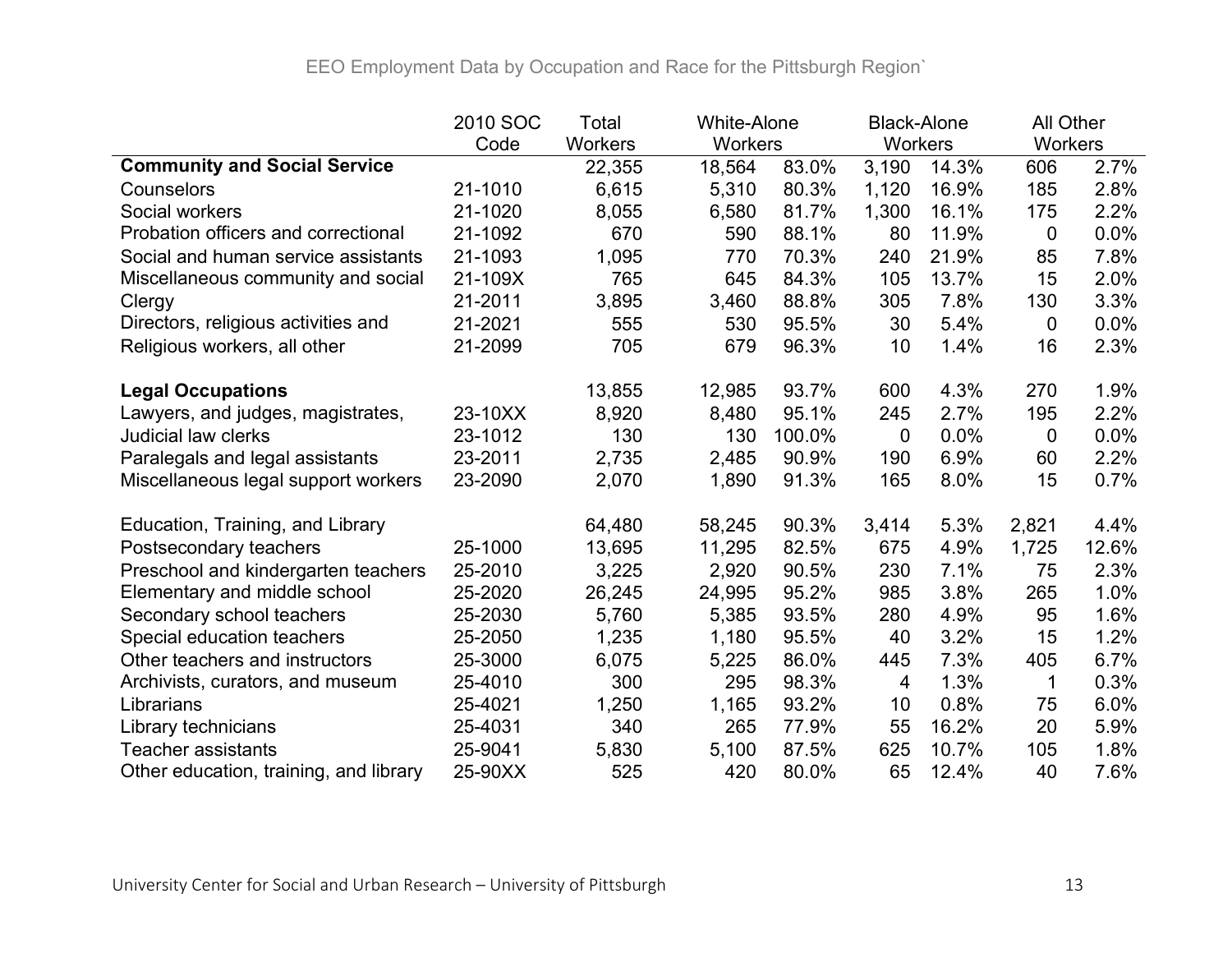|                                                | 2010 SOC | Total   | <b>White-Alone</b> |        | <b>Black-Alone</b> |       |         | <b>All Other</b> |
|------------------------------------------------|----------|---------|--------------------|--------|--------------------|-------|---------|------------------|
|                                                | Code     | Workers | Workers            |        | Workers            |       | Workers |                  |
| Arts, Design, Entertainment, Sports, and Media |          | 18,985  | 17,910             | 94.3%  | 689                | 3.6%  | 386     | 2.0%             |
| Artists and related workers                    | 27-1010  | 1,195   | 1,165              | 97.5%  | 15                 | 1.3%  | 15      | 1.3%             |
| Designers                                      | 27-1020  | 5,415   | 5,265              | 97.2%  | 45                 | 0.8%  | 105     | 1.9%             |
| Actors                                         | 27-2011  | 175     | 155                | 88.6%  | 20                 | 11.4% | 0       | 0.0%             |
| <b>Producers and directors</b>                 | 27-2012  | 815     | 715                | 87.7%  | 100                | 12.3% | 0       | 0.0%             |
| Athletes, coaches, umpires, and                | 27-2020  | 1,940   | 1,730              | 89.2%  | 120                | 6.2%  | 90      | 4.6%             |
| Dancers and choreographers                     | 27-2030  | 90      | 90                 | 100.0% | $\mathbf 0$        | 0.0%  | 0       | 0.0%             |
| Musicians, singers, and related                | 27-2040  | 1,560   | 1,450              | 92.9%  | 80                 | 5.1%  | 30      | 1.9%             |
| Entertainers and performers, sports            | 27-2099  | 445     | 365                | 82.0%  | 65                 | 14.6% | 15      | 3.4%             |
| Announcers                                     | 27-3010  | 475     | 380                | 80.0%  | 45                 | 9.5%  | 50      | 10.5%            |
| News analysts, reporters and                   | 27-3020  | 705     | 660                | 93.6%  | 40                 | 5.7%  | 5       | 0.7%             |
| Public relations specialists                   | 27-3031  | 805     | 740                | 91.9%  | 60                 | 7.5%  | 5       | 0.6%             |
| <b>Editors</b>                                 | 27-3041  | 1,015   | 995                | 98.0%  | $\overline{4}$     | 0.4%  | 16      | 1.6%             |
| <b>Technical writers</b>                       | 27-3042  | 630     | 615                | 97.6%  | 15                 | 2.4%  | 0       | 0.0%             |
| Writers and authors                            | 27-3043  | 1,220   | 1,220              | 100.0% | $\overline{0}$     | 0.0%  | 0       | 0.0%             |
| Miscellaneous media and                        | 27-3090  | 270     | 240                | 88.9%  | 0                  | 0.0%  | 30      | 11.1%            |
| Broadcast and sound engineering                | 27-40XX  | 755     | 740                | 98.0%  | 15                 | 2.0%  | 0       | 0.0%             |
| Photographers                                  | 27-4021  | 1,110   | 1,050              | 94.6%  | 55                 | 5.0%  | 5       | 0.5%             |
| Television, video, and motion picture          | 27-4030  | 365     | 335                | 91.8%  | 10                 | 2.7%  | 20      | 5.5%             |
| <b>Healthcare Practitioners and</b>            |          |         |                    |        |                    |       |         |                  |
| <b>Technical Occupations</b>                   |          | 79,365  | 72,319             | 91.1%  | 3,639              | 4.6%  | 3,417   | 4.3%             |
| Chiropractors                                  | 29-1011  | 685     | 690                | 100.7% | 0                  | 0.0%  | 0       | $0.0\%$          |
| <b>Dentists</b>                                | 29-1020  | 1,380   | 1,305              | 94.6%  | 10                 | 0.7%  | 65      | 4.7%             |
| Dietitians and nutritionists                   | 29-1031  | 660     | 595                | 90.2%  | 60                 | 9.1%  | 5       | 0.8%             |
| <b>Optometrists</b>                            | 29-1041  | 410     | 395                | 96.3%  | 4                  | 1.0%  | 11      | 2.7%             |
| Pharmacists                                    | 29-1051  | 3,440   | 3,360              | 97.7%  | $\mathbf 0$        | 0.0%  | 80      | 2.3%             |
| Physicians and surgeons                        | 29-1060  | 8,985   | 6,755              | 75.2%  | 300                | 3.3%  | 1,930   | 21.5%            |
| Physician assistants                           | 29-1071  | 915     | 885                | 96.7%  | 10                 | 1.1%  | 20      | 2.2%             |
| Podiatrists                                    | 29-1081  | 180     | 149                | 82.8%  | 30                 | 16.7% | 1       | 0.6%             |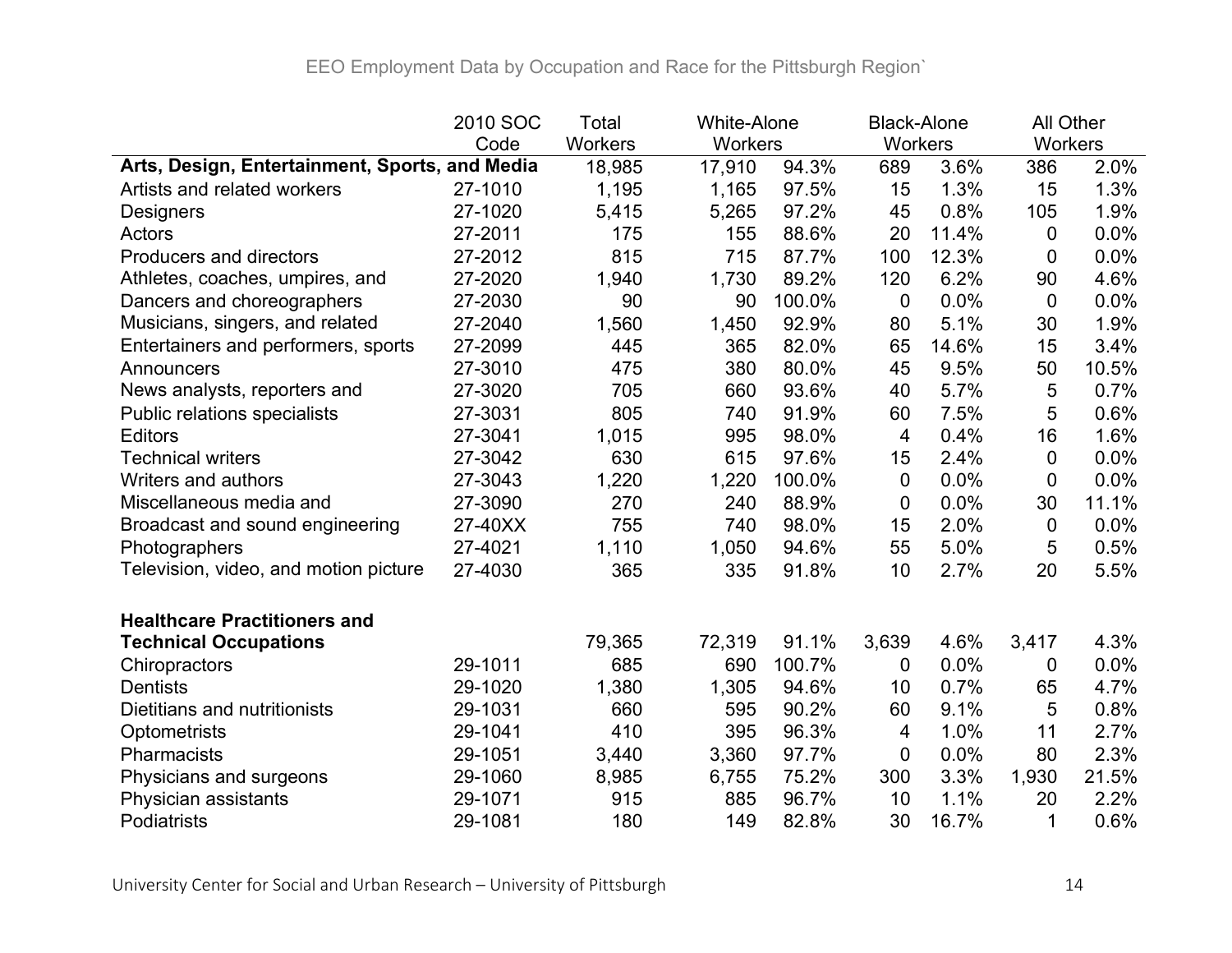|                                       | 2010 SOC | Total   | <b>White-Alone</b> | <b>Black-Alone</b> |                |       |                | All Other |  |
|---------------------------------------|----------|---------|--------------------|--------------------|----------------|-------|----------------|-----------|--|
|                                       | Code     | Workers | <b>Workers</b>     |                    | <b>Workers</b> |       | Workers        |           |  |
| Audiologists                          | 29-1181  | 140     | 140                | 100.0%             | 0              | 0.0%  | $\overline{0}$ | 0.0%      |  |
| Occupational therapists               | 29-1122  | 1,095   | 1,095              | 100.0%             | 0              | 0.0%  | 0              | 0.0%      |  |
| <b>Physical therapists</b>            | 29-1123  | 1,920   | 1,865              | 97.1%              | 10             | 0.5%  | 45             | 2.3%      |  |
| <b>Radiation therapists</b>           | 29-1124  | 95      | 95                 | 100.0%             | 0              | 0.0%  | $\overline{0}$ | 0.0%      |  |
| <b>Recreational therapists</b>        | 29-1125  | 135     | 115                | 85.2%              | 25             | 18.5% | 0              | 0.0%      |  |
| <b>Respiratory therapists</b>         | 29-1126  | 1,095   | 995                | 90.9%              | 60             | 5.5%  | 40             | 3.7%      |  |
| Speech-language pathologists          | 29-1127  | 1,190   | 1,150              | 96.6%              | 15             | 1.3%  | 25             | 2.1%      |  |
| Other therapists, including exercise  | 29-112X  | 2,240   | 2,040              | 91.1%              | 115            | 5.1%  | 85             | 3.8%      |  |
| Veterinarians                         | 29-1131  | 325     | 310                | 95.4%              | 0              | 0.0%  | 15             | 4.6%      |  |
| <b>Registered nurses</b>              | 29-1141  | 28,800  | 27,295             | 94.8%              | 1,035          | 3.6%  | 470            | 1.6%      |  |
| <b>Nurse anesthetists</b>             | 29-1151  | 550     | 540                | 98.2%              | 10             | 1.8%  | 0              | $0.0\%$   |  |
| Nurse practitioners and nurse         | 29-11XX  | 880     | 840                | 95.5%              | 20             | 2.3%  | 20             | 2.3%      |  |
| Health diagnosing and treating        | 29-1199  | 125     | 85                 | 68.0%              | $\mathbf 0$    | 0.0%  | 40             | 32.0%     |  |
| Clinical laboratory technologists and | 29-2010  | 3,705   | 3,395              | 91.6%              | 150            | 4.0%  | 160            | 4.3%      |  |
| Dental hygienists                     | 29-2021  | 1,250   | 1,230              | 98.4%              | 0              | 0.0%  | 20             | 1.6%      |  |
| Diagnostic related technologists and  | 29-2030  | 3,105   | 2,900              | 93.4%              | 150            | 4.8%  | 55             | 1.8%      |  |
| Emergency medical technicians and     | 29-2041  | 2,180   | 2,080              | 95.4%              | 95             | 4.4%  | 5              | 0.2%      |  |
| Health practitioner support           | 29-2050  | 4,475   | 3,930              | 87.8%              | 380            | 8.5%  | 165            | 3.7%      |  |
| Licensed practical and licensed       | 29-2061  | 5,805   | 4,880              | 84.1%              | 840            | 14.5% | 85             | 1.5%      |  |
| Medical records and health            | 29-2071  | 1,025   | 780                | 76.1%              | 205            | 20.0% | 40             | 3.9%      |  |
| Opticians, dispensing                 | 29-2081  | 475     | 475                | 100.0%             | $\mathbf 0$    | 0.0%  | $\mathbf 0$    | 0.0%      |  |
| Miscellaneous health technologists    | 29-2090  | 1,265   | 1,155              | 91.3%              | 90             | 7.1%  | 20             | 1.6%      |  |
| Other healthcare practitioners and    | 29-9000  | 835     | 795                | 95.2%              | 25             | 3.0%  | 15             | 1.8%      |  |
| <b>Healthcare Support Occupations</b> |          | 34,315  | 27,409             | 79.9%              | 6,045          | 17.6% | 866            | 2.5%      |  |
| Nursing, psychiatric, and home health | 31-1010  | 22,660  | 16,825             | 74.2%              | 5,080          | 22.4% | 755            | 3.3%      |  |
| Occupational therapy assistants and   | 31-2010  | 225     | 225                | 100.0%             | 0              | 0.0%  | 0              | 0.0%      |  |
| Physical therapist assistants and     | 31-2020  | 640     | 615                | 96.1%              | 0              | 0.0%  | 25             | 3.9%      |  |
| Massage therapists                    | 31-9011  | 640     | 625                | 97.7%              | 0              | 0.0%  | 15             | 2.3%      |  |
| Dental assistants                     | 31-9091  | 1,815   | 1,765              | 97.2%              | 50             | 2.8%  | 0              | 0.0%      |  |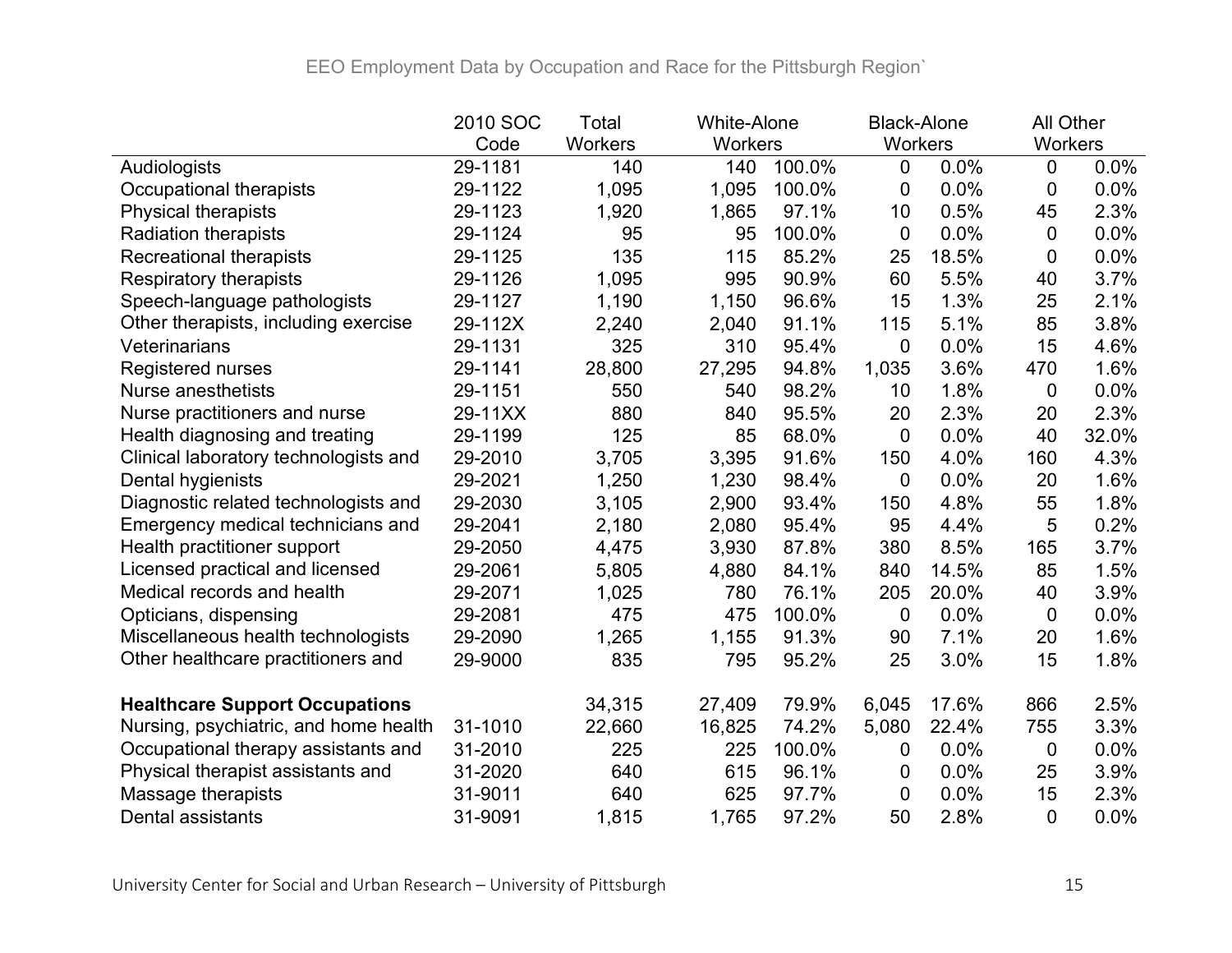|                                          | 2010 SOC | Total          | <b>White-Alone</b> |        | <b>Black-Alone</b> |       | All Other      |       |
|------------------------------------------|----------|----------------|--------------------|--------|--------------------|-------|----------------|-------|
|                                          | Code     | <b>Workers</b> | Workers            |        | Workers            |       | Workers        |       |
| <b>Medical assistants</b>                | 31-9092  | 3,655          | 3,185              | 87.1%  | 450                | 12.3% | 20             | 0.5%  |
| <b>Medical transcriptionists</b>         | 31-9094  | 925            | 900                | 97.3%  | 30                 | 3.2%  | $\overline{0}$ | 0.0%  |
| Pharmacy aides                           | 31-9095  | 545            | 500                | 91.7%  | 25                 | 4.6%  | 20             | 3.7%  |
| Veterinary assistants and laboratory     | 31-9096  | 225            | 225                | 100.0% | $\overline{0}$     | 0.0%  | 0              | 0.0%  |
| Phlebotomists                            | 31-9097  | 895            | 804                | 89.8%  | 80                 | 8.9%  | 11             | 1.2%  |
| Healthcare support workers, all other,   | 31-909X  | 2,090          | 1,740              | 83.3%  | 330                | 15.8% | 20             | 1.0%  |
| <b>Protective Service Occupations</b>    |          | 21,785         | 18,979             | 87.1%  | 2,220              | 10.2% | 586            | 2.7%  |
| First-line supervisors of correctional   | 33-1011  | 250            | 195                | 78.0%  | 30                 | 12.0% | 25             | 10.0% |
| First-line supervisors of police and     | 33-1012  | 680            | 580                | 85.3%  | 65                 | 9.6%  | 35             | 5.1%  |
| First-line supervisors of fire fighting  | 33-1021  | 140            | 130                | 92.9%  | 10                 | 7.1%  | $\mathbf 0$    | 0.0%  |
| First-line supervisors of protective     | 33-1099  | 875            | 765                | 87.4%  | 90                 | 10.3% | 20             | 2.3%  |
| <b>Firefighters</b>                      | 33-2011  | 905            | 805                | 89.0%  | 75                 | 8.3%  | 25             | 2.8%  |
| Fire inspectors                          | 33-2020  | 65             | 55                 | 84.6%  | $\mathbf 0$        | 0.0%  | 10             | 15.4% |
| Bailiffs, correctional officers, and     | 33-3010  | 2,235          | 2,060              | 92.2%  | 125                | 5.6%  | 50             | 2.2%  |
| Detectives and criminal investigators    | 33-3021  | 1,035          | 905                | 87.4%  | 85                 | 8.2%  | 45             | 4.3%  |
| Miscellaneous law enforcement            | 33-30XX  | 120            | 80                 | 66.7%  | 40                 | 33.3% | $\mathbf 0$    | 0.0%  |
| Police officers                          | 33-3050  | 4,570          | 4,200              | 91.9%  | 255                | 5.6%  | 115            | 2.5%  |
| Animal control workers                   | 33-9011  | 40             | 40                 | 100.0% | $\mathbf 0$        | 0.0%  | $\mathbf 0$    | 0.0%  |
| Private detectives and investigators     | 33-9021  | 795            | 730                | 91.8%  | 40                 | 5.0%  | 25             | 3.1%  |
| Security guards and gaming               | 33-9030  | 7,310          | 5,900              | 80.7%  | 1,245              | 17.0% | 165            | 2.3%  |
| Crossing guards                          | 33-9091  | 1,055          | 1,000              | 94.8%  | 45                 | 4.3%  | 10             | 0.9%  |
| <b>Transportation security screeners</b> | 33-9093  | 115            | 114                | 99.1%  | $\mathbf 0$        | 0.0%  | 1              | 0.9%  |
| Lifeguards and other recreational, and   | 33-909X  | 1,595          | 1,420              | 89.0%  | 115                | 7.2%  | 60             | 3.8%  |
| <b>Food Preparation and Serving</b>      |          | 76,390         | 66,735             | 87.4%  | 6,600              | 8.6%  | 3,055          | 4.0%  |
| Chefs and head cooks                     | 35-1011  | 2,820          | 2,260              | 80.1%  | 375                | 13.3% | 185            | 6.6%  |
| First-line supervisors of food           | 35-1012  | 4,295          | 3,940              | 91.7%  | 325                | 7.6%  | 30             | 0.7%  |
| Cooks                                    | 35-2010  | 20,095         | 16,650             | 82.9%  | 2,265              | 11.3% | 1,180          | 5.9%  |
| Food preparation workers                 | 35-2021  | 6,250          | 5,420              | 86.7%  | 590                | 9.4%  | 240            | 3.8%  |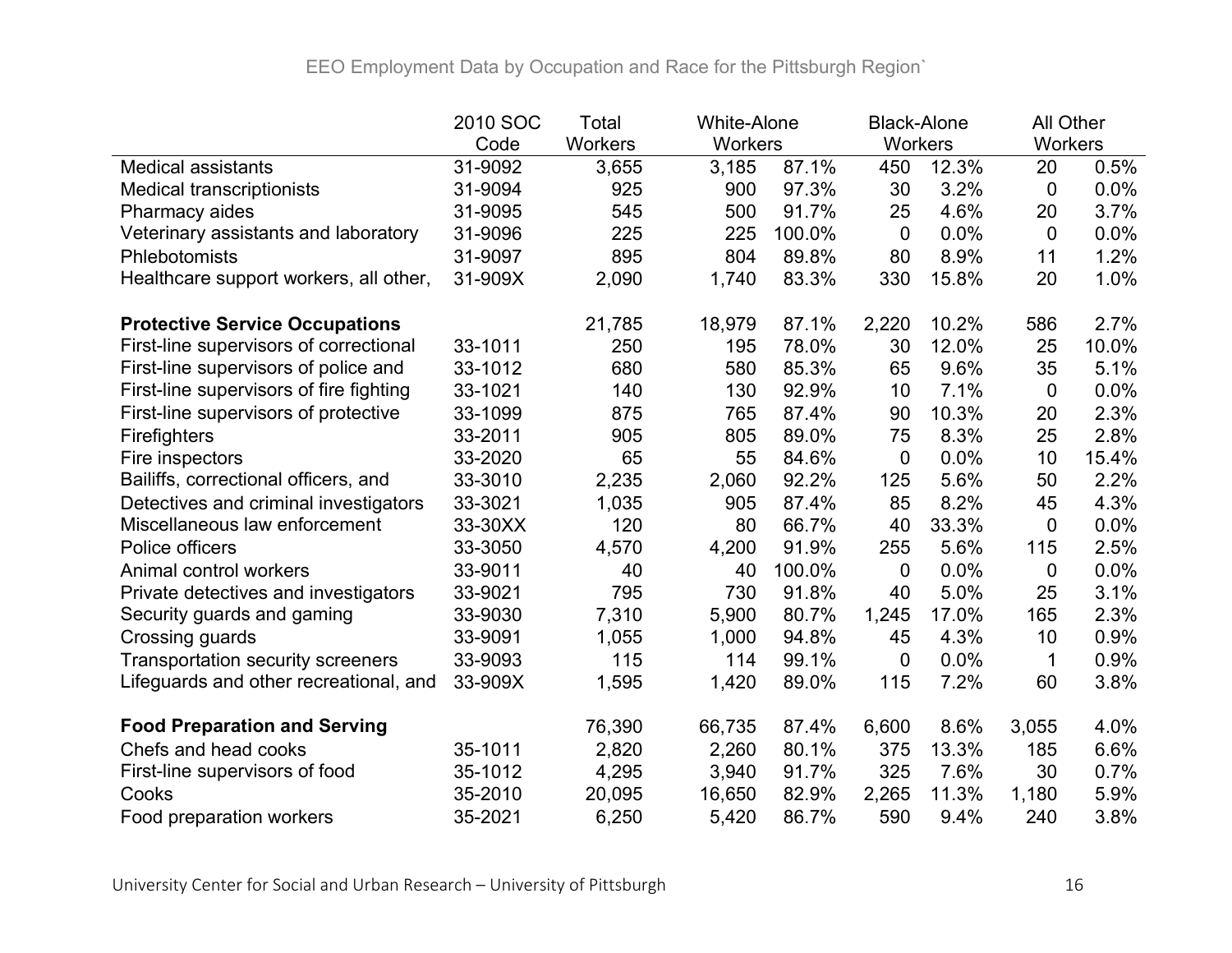|                                          | 2010 SOC | Total          | <b>White-Alone</b> |        | <b>Black-Alone</b> |       | All Other      |       |
|------------------------------------------|----------|----------------|--------------------|--------|--------------------|-------|----------------|-------|
|                                          | Code     | <b>Workers</b> | Workers            |        | Workers            |       | Workers        |       |
| <b>Bartenders</b>                        | 35-3011  | 4,725          | 4,500              | 95.2%  | 145                | 3.1%  | 80             | 1.7%  |
| Combined food preparation and            | 35-3021  | 3,925          | 3,315              | 84.5%  | 435                | 11.1% | 175            | 4.5%  |
| Counter attendants, cafeteria, food      | 35-3022  | 2,325          | 2,055              | 88.4%  | 230                | 9.9%  | 40             | 1.7%  |
| <b>Waiters and waitresses</b>            | 35-3031  | 19,590         | 17,865             | 91.2%  | 1,000              | 5.1%  | 725            | 3.7%  |
| Food servers, nonrestaurant              | 35-3041  | 2,180          | 1,765              | 81.0%  | 375                | 17.2% | 40             | 1.8%  |
| Miscellaneous food preparation and       | 35-90XX  | 3,820          | 3,510              | 91.9%  | 160                | 4.2%  | 150            | 3.9%  |
| <b>Dishwashers</b>                       | 35-9021  | 3,825          | 3,055              | 79.9%  | 595                | 15.6% | 175            | 4.6%  |
| Hosts and hostesses, restaurant,         | 35-9031  | 2,540          | 2,400              | 94.5%  | 105                | 4.1%  | 35             | 1.4%  |
| <b>Building and Grounds Cleaning and</b> |          | 43,230         | 36,055             | 83.4%  | 5,930              | 13.7% | 1,245          | 2.9%  |
| First-line supervisors of housekeeping   | 37-1011  | 1,535          | 1,285              | 83.7%  | 160                | 10.4% | 90             | 5.9%  |
| First-line supervisors of landscaping,   | 37-1012  | 1,460          | 1,450              | 99.3%  | 0                  | 0.0%  | 10             | 0.7%  |
| Janitors and building cleaners           | 37-201X  | 23,235         | 18,885             | 81.3%  | 3,875              | 16.7% | 475            | 2.0%  |
| Maids and housekeeping cleaners          | 37-2012  | 8,810          | 6,795              | 77.1%  | 1,490              | 16.9% | 525            | 6.0%  |
| Pest control workers                     | 37-2021  | 260            | 235                | 90.4%  | 30                 | 11.5% | $-5$           | 0.0%  |
| Grounds maintenance workers              | 37-3010  | 7,930          | 7,405              | 93.4%  | 375                | 4.7%  | 150            | 1.9%  |
| <b>Personal Care and Service</b>         |          | 37,520         | 32,049             | 85.4%  | 4,070              | 10.8% | 1,401          | 3.7%  |
| First-line supervisors of gaming         | 39-1010  | 335            | 290                | 86.6%  | 25                 | 7.5%  | 20             | 6.0%  |
| First-line supervisors of personal       | 39-1021  | 1,380          | 1,285              | 93.1%  | 15                 | 1.1%  | 80             | 5.8%  |
| <b>Animal trainers</b>                   | 39-2011  | 260            | 250                | 96.2%  | 10                 | 3.8%  | $\mathbf 0$    | 0.0%  |
| Nonfarm animal caretakers                | 39-2021  | 1,290          | 1,235              | 95.7%  | 35                 | 2.7%  | 20             | 1.6%  |
| <b>Gaming services workers</b>           | 39-3010  | 80             | 80                 | 100.0% | $\overline{0}$     | 0.0%  | $\overline{0}$ | 0.0%  |
| Motion picture projectionists            | 39-3021  | 100            | 50                 | 50.0%  | $\mathbf 0$        | 0.0%  | 50             | 50.0% |
| Ushers, lobby attendants, and ticket     | 39-3031  | 390            | 325                | 83.3%  | 60                 | 15.4% | 5              | 1.3%  |
| Miscellaneous entertainment              | 39-3090  | 1,390          | 1,339              | 96.3%  | 45                 | 3.2%  | 6              | 0.4%  |
| <b>Embalmers and funeral attendants</b>  | 39-40XX  | 210            | 175                | 83.3%  | 25                 | 11.9% | 10             | 4.8%  |
| Morticians, undertakers, and funeral     | 39-4031  | 515            | 505                | 98.1%  | 10                 | 1.9%  | $\mathbf 0$    | 0.0%  |
| <b>Barbers</b>                           | 39-5011  | 565            | 445                | 78.8%  | 90                 | 15.9% | 30             | 5.3%  |
| Hairdressers, hairstylists, and          | 39-5012  | 6,670          | 6,245              | 93.6%  | 340                | 5.1%  | 85             | 1.3%  |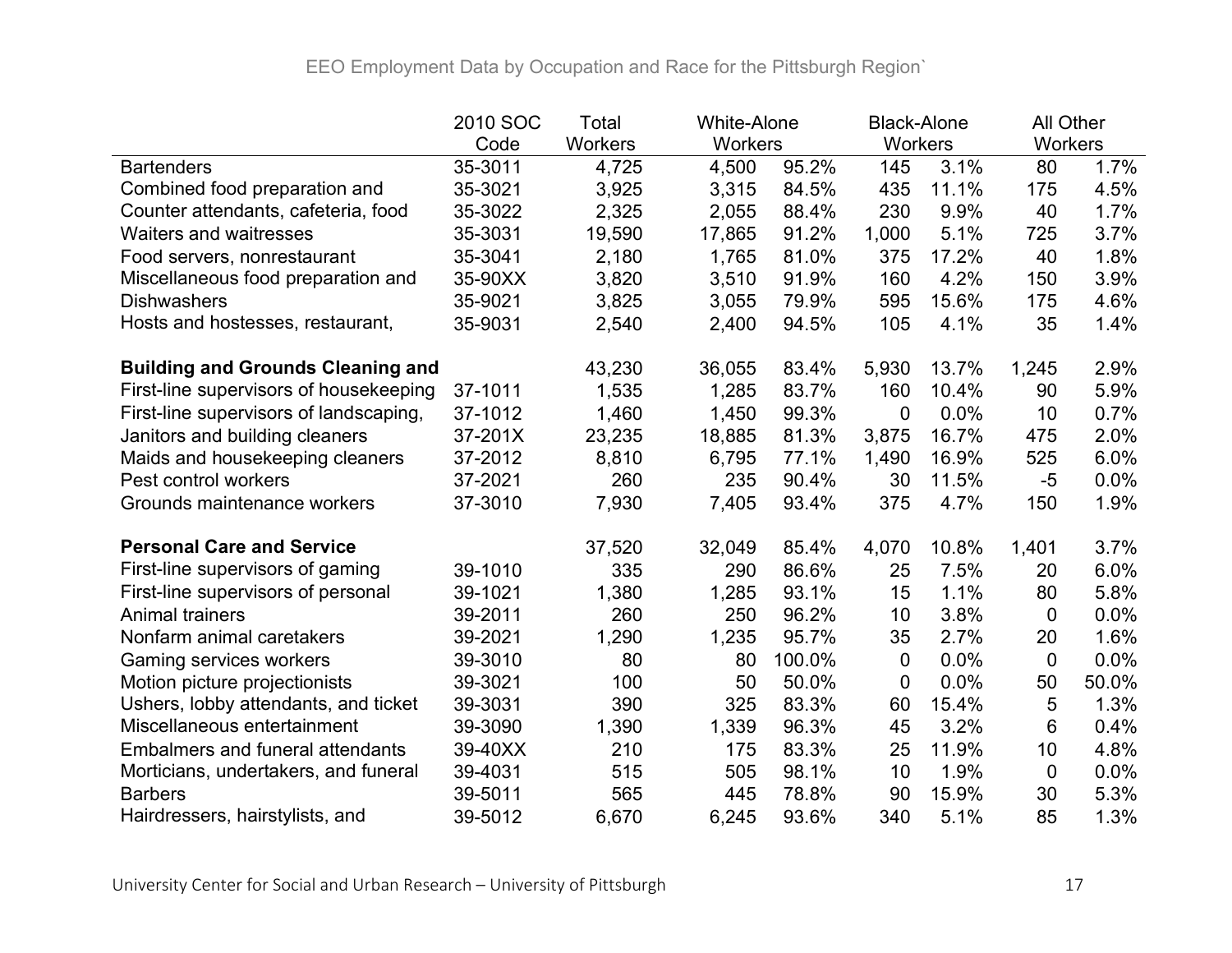|                                          | 2010 SOC | Total   | <b>White-Alone</b> |       | <b>Black-Alone</b> |       | <b>All Other</b> |       |
|------------------------------------------|----------|---------|--------------------|-------|--------------------|-------|------------------|-------|
|                                          | Code     | Workers | Workers            |       | Workers            |       | Workers          |       |
| Miscellaneous personal appearance        | 39-5090  | 1,285   | 800                | 62.3% | 0                  | 0.0%  | 485              | 37.7% |
| Baggage porters, bellhops, and           | 39-6010  | 410     | 335                | 81.7% | 75                 | 18.3% | $\overline{0}$   | 0.0%  |
| Tour and travel guides                   | 39-7010  | 545     | 500                | 91.7% | 30                 | 5.5%  | 15               | 2.8%  |
| <b>Childcare workers</b>                 | 39-9011  | 9,620   | 7,810              | 81.2% | 1,665              | 17.3% | 145              | 1.5%  |
| Personal care aides                      | 39-9021  | 7,355   | 5,930              | 80.6% | 1,220              | 16.6% | 205              | 2.8%  |
| <b>Recreation and fitness workers</b>    | 39-9030  | 3,180   | 2,845              | 89.5% | 245                | 7.7%  | 90               | 2.8%  |
| <b>Residential advisors</b>              | 39-9041  | 1,055   | 770                | 73.0% | 155                | 14.7% | 130              | 12.3% |
| Personal care and service workers, all   | 39-9099  | 885     | 835                | 94.4% | 25                 | 2.8%  | 25               | 2.8%  |
| <b>Sales and Related Occupations</b>     |          | 132,295 | 120,869            | 91.4% | 7,660              | 5.8%  | 3,766            | 2.8%  |
| First-line supervisors of retail sales   | 41-1011  | 23,515  | 21,770             | 92.6% | 1,045              | 4.4%  | 700              | 3.0%  |
| First-line supervisors of non-retail     | 41-1012  | 9,075   | 8,680              | 95.6% | 270                | 3.0%  | 125              | 1.4%  |
| Cashiers                                 | 41-2010  | 27,680  | 23,200             | 83.8% | 3,225              | 11.7% | 1,255            | 4.5%  |
| Counter and rental clerks                | 41-2021  | 1,130   | 1,020              | 90.3% | 105                | 9.3%  | 5                | 0.4%  |
| Parts salespersons                       | 41-2022  | 920     | 910                | 98.9% | 10                 | 1.1%  | 0                | 0.0%  |
| Retail salespersons                      | 41-2031  | 29,025  | 26,480             | 91.2% | 1,530              | 5.3%  | 1,015            | 3.5%  |
| Advertising sales agents                 | 41-3011  | 1,880   | 1,845              | 98.1% | 25                 | 1.3%  | 10               | 0.5%  |
| Insurance sales agents                   | 41-3021  | 4,175   | 4,070              | 97.5% | 85                 | 2.0%  | 20               | 0.5%  |
| Securities, commodities, and financial   | 41-3031  | 2,570   | 2,340              | 91.1% | 135                | 5.3%  | 95               | 3.7%  |
| <b>Travel agents</b>                     | 41-3041  | 825     | 810                | 98.2% | 10                 | 1.2%  | 5                | 0.6%  |
| Sales representatives, services, all     | 41-3099  | 5,555   | 5,184              | 93.3% | 240                | 4.3%  | 131              | 2.4%  |
| Sales representatives, wholesale and     | 41-4010  | 15,135  | 14,745             | 97.4% | 230                | 1.5%  | 160              | 1.1%  |
| Models, demonstrators, and product       | 41-9010  | 465     | 420                | 90.3% | 0                  | 0.0%  | 45               | 9.7%  |
| Real estate brokers and sales agents     | 41-9020  | 4,535   | 4,315              | 95.1% | 155                | 3.4%  | 65               | 1.4%  |
| Sales engineers                          | 41-9031  | 290     | 280                | 96.6% | 0                  | 0.0%  | 10               | 3.4%  |
| <b>Telemarketers</b>                     | 41-9041  | 1,590   | 1,180              | 74.2% | 385                | 24.2% | 25               | 1.6%  |
| Door-to-door sales workers, news and     | 41-9091  | 1,690   | 1,530              | 90.5% | 135                | 8.0%  | 25               | 1.5%  |
| Sales and related workers, all other     | 41-9099  | 2,240   | 2,090              | 93.3% | 75                 | 3.3%  | 75               | 3.3%  |
| <b>Office and Administrative Support</b> |          | 176,990 | 159,107            | 89.9% | 14,204             | 8.0%  | 3,687            | 2.1%  |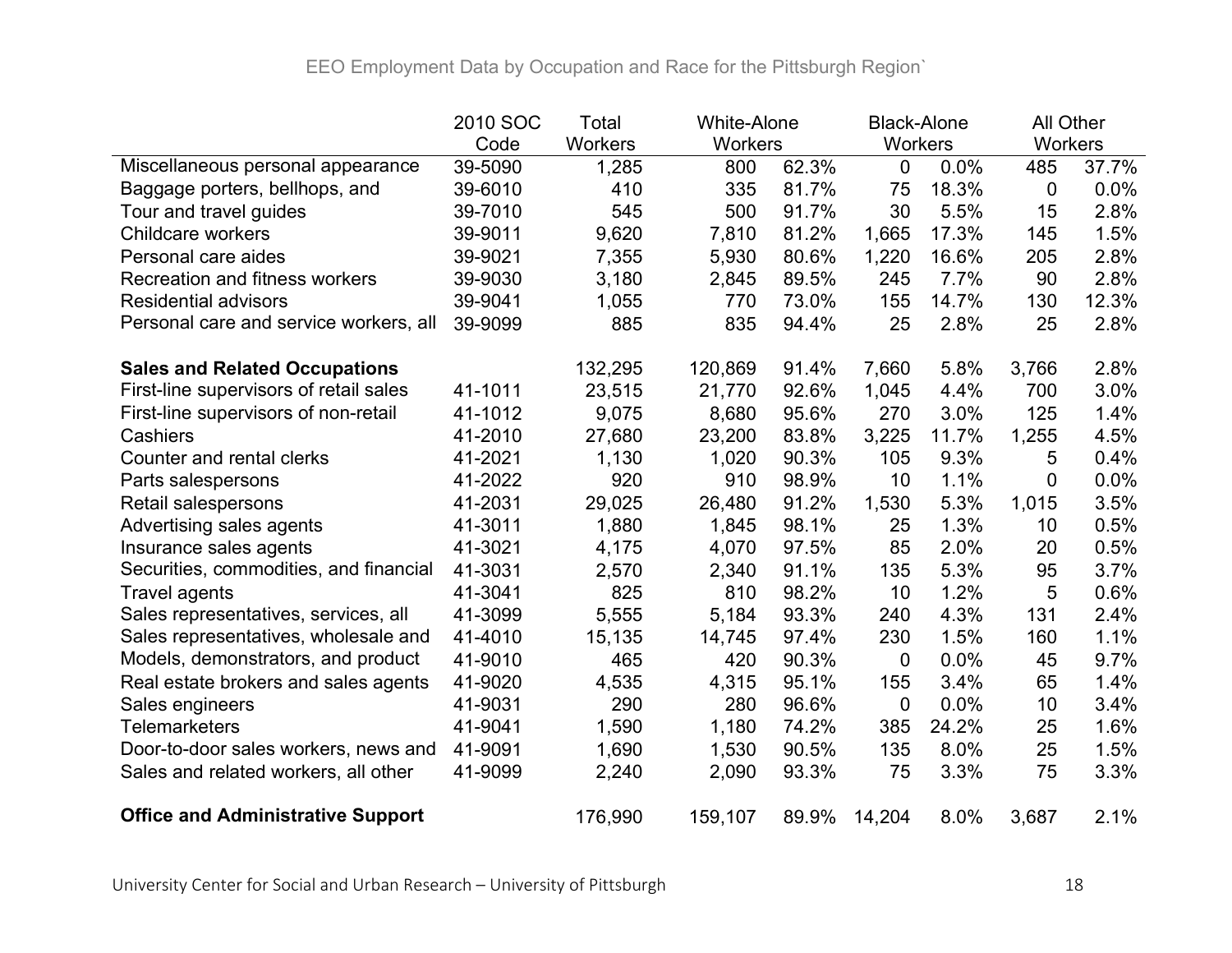|                                       | 2010 SOC | Total          | <b>White-Alone</b> |        | <b>Black-Alone</b> |       | All Other      |       |
|---------------------------------------|----------|----------------|--------------------|--------|--------------------|-------|----------------|-------|
|                                       | Code     | <b>Workers</b> | Workers            |        | Workers            |       | Workers        |       |
| First-line supervisors of office and  | 43-1011  | 12,820         | 11,925             | 93.0%  | 675                | 5.3%  | 220            | 1.7%  |
| Switchboard operators, including      | 43-2011  | 415            | 395                | 95.2%  | 25                 | 6.0%  | $\overline{0}$ | 0.0%  |
| Telephone operators                   | 43-2021  | 785            | 555                | 70.7%  | 215                | 27.4% | 15             | 1.9%  |
| Communications equipment              | 43-2099  | 85             | 85                 | 100.0% | 0                  | 0.0%  | $\overline{0}$ | 0.0%  |
| <b>Bill and account collectors</b>    | 43-3011  | 1,670          | 1,470              | 88.0%  | 155                | 9.3%  | 45             | 2.7%  |
| Billing and posting clerks            | 43-3021  | 5,205          | 4,915              | 94.4%  | 185                | 3.6%  | 105            | 2.0%  |
| Bookkeeping, accounting, and          | 43-3031  | 10,045         | 9,250              | 92.1%  | 560                | 5.6%  | 235            | 2.3%  |
| Gaming cage workers                   | 43-3041  | 45             | 45                 | 100.0% | 0                  | 0.0%  | 0              | 0.0%  |
| Payroll and timekeeping clerks        | 43-3051  | 1,530          | 1,435              | 93.8%  | 85                 | 5.6%  | 10             | 0.7%  |
| <b>Procurement clerks</b>             | 43-3061  | 220            | 165                | 75.0%  | 50                 | 22.7% | 5              | 2.3%  |
| <b>Tellers</b>                        | 43-3071  | 3,730          | 3,275              | 87.8%  | 345                | 9.2%  | 110            | 2.9%  |
| Financial clerks, all other           | 43-3099  | 520            | 445                | 85.6%  | 35                 | 6.7%  | 40             | 7.7%  |
| <b>Brokerage clerks</b>               | 43-4011  | 20             | 20                 | 100.0% | 0                  | 0.0%  | 0              | 0.0%  |
| Court, municipal, and license clerks  | 43-4031  | 550            | 490                | 89.1%  | 50                 | 9.1%  | 10             | 1.8%  |
| Credit authorizers, checkers, and     | 43-4041  | 700            | 605                | 86.4%  | 75                 | 10.7% | 20             | 2.9%  |
| Customer service representatives      | 43-4051  | 19,085         | 16,355             | 85.7%  | 2,235              | 11.7% | 495            | 2.6%  |
| Eligibility interviewers, government  | 43-4061  | 215            | 200                | 93.0%  | 15                 | 7.0%  | $\mathbf 0$    | 0.0%  |
| File clerks                           | 43-4071  | 3,645          | 3,074              | 84.3%  | 375                | 10.3% | 196            | 5.4%  |
| Hotel, motel, and resort desk clerks  | 43-4081  | 610            | 510                | 83.6%  | 30                 | 4.9%  | 70             | 11.5% |
| Interviewers, except eligibility and  | 43-4111  | 1,385          | 1,170              | 84.5%  | 195                | 14.1% | 20             | 1.4%  |
| Library assistants, clerical          | 43-4121  | 1,105          | 1,015              | 91.9%  | 45                 | 4.1%  | 45             | 4.1%  |
| Loan interviewers and clerks          | 43-4131  | 1,225          | 1,110              | 90.6%  | 70                 | 5.7%  | 45             | 3.7%  |
| New accounts clerks                   | 43-4141  | 325            | 245                | 75.4%  | 80                 | 24.6% | 0              | 0.0%  |
| Correspondence clerks and order       | 43-4XXX  | 850            | 810                | 95.3%  | 25                 | 2.9%  | 15             | 1.8%  |
| Human resources assistants, except    | 43-4161  | 395            | 310                | 78.5%  | 80                 | 20.3% | 5              | 1.3%  |
| Receptionists and information clerks  | 43-4171  | 9,110          | 8,175              | 89.7%  | 820                | 9.0%  | 115            | 1.3%  |
| Reservation and transportation ticket | 43-4181  | 565            | 495                | 87.6%  | 70                 | 12.4% | $\mathbf 0$    | 0.0%  |
| Information and record clerks, all    | 43-4199  | 1,020          | 735                | 72.1%  | 245                | 24.0% | 40             | 3.9%  |
| Cargo and freight agents              | 43-5011  | 85             | 75                 | 88.2%  | 0                  | 0.0%  | 10             | 11.8% |
| Couriers and messengers               | 43-5021  | 2,800          | 2,460              | 87.9%  | 325                | 11.6% | 15             | 0.5%  |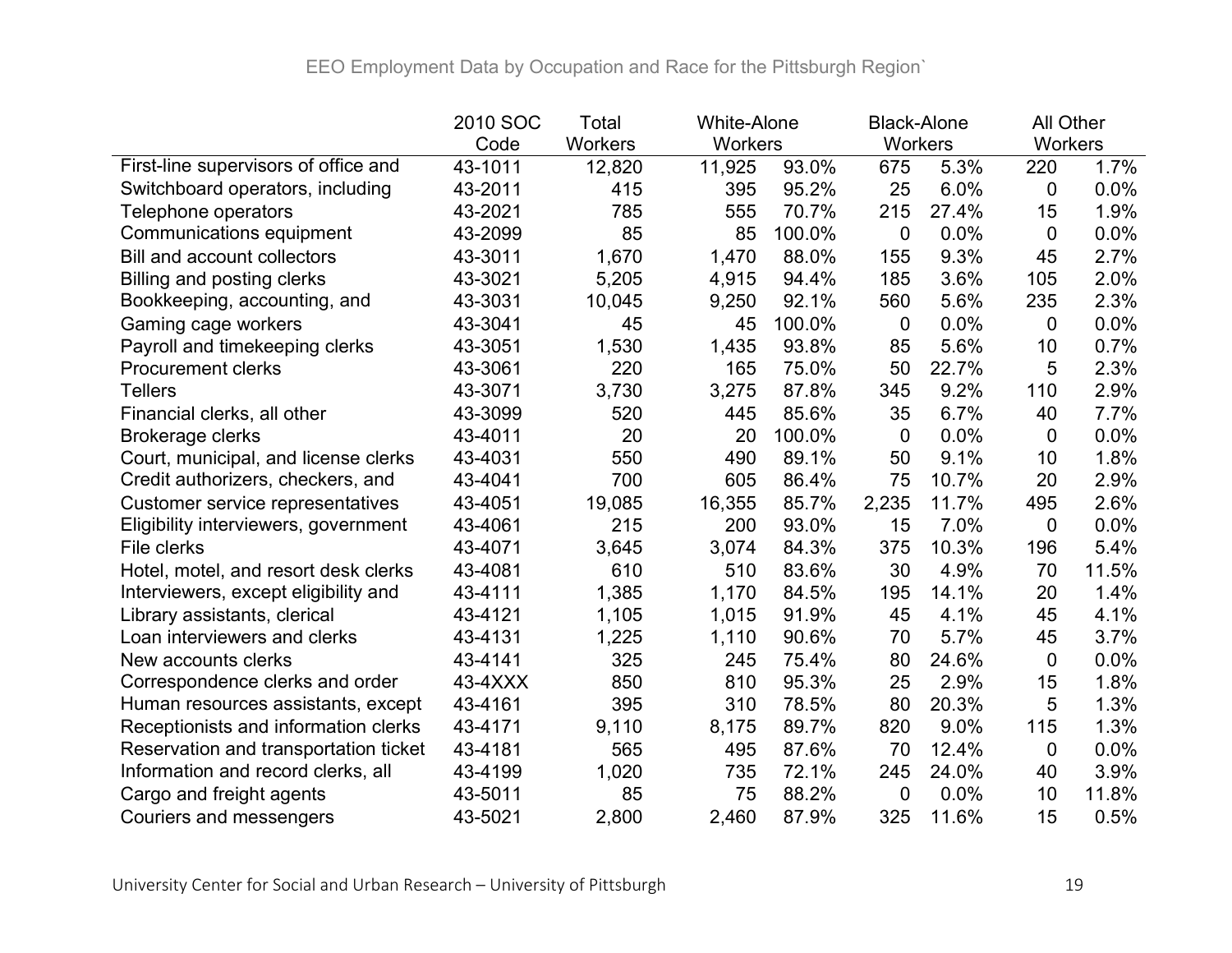|                                         | 2010 SOC | Total          | <b>White-Alone</b> |        | <b>Black-Alone</b> |       |                | All Other |  |
|-----------------------------------------|----------|----------------|--------------------|--------|--------------------|-------|----------------|-----------|--|
|                                         | Code     | <b>Workers</b> | <b>Workers</b>     |        | Workers            |       | <b>Workers</b> |           |  |
| <b>Dispatchers</b>                      | 43-5030  | 2,275          | 2,150              | 94.5%  | 100                | 4.4%  | 25             | 1.1%      |  |
| Meter readers, utilities                | 43-5041  | 260            | 255                | 98.1%  | 0                  | 0.0%  | 5              | 1.9%      |  |
| Postal service clerks                   | 43-5051  | 1,475          | 1,325              | 89.8%  | 150                | 10.2% | 0              | 0.0%      |  |
| Postal service mail carriers            | 43-5052  | 3,120          | 2,954              | 94.7%  | 110                | 3.5%  | 56             | 1.8%      |  |
| Postal service mail sorters,            | 43-5053  | 1,220          | 1,110              | 91.0%  | 110                | 9.0%  | 0              | 0.0%      |  |
| Production, planning, and expediting    | 43-5061  | 2,695          | 2,400              | 89.1%  | 280                | 10.4% | 15             | 0.6%      |  |
| Shipping, receiving, and traffic clerks | 43-5071  | 4,210          | 3,985              | 94.7%  | 160                | 3.8%  | 65             | 1.5%      |  |
| Stock clerks and order fillers          | 43-5081  | 12,295         | 11,005             | 89.5%  | 975                | 7.9%  | 315            | 2.6%      |  |
| Weighers, measurers, checkers, and      | 43-5111  | 485            | 405                | 83.5%  | 55                 | 11.3% | 25             | 5.2%      |  |
| Secretaries and administrative          | 43-6010  | 39,815         | 36,840             | 92.5%  | 2,350              | 5.9%  | 625            | 1.6%      |  |
| Computer operators                      | 43-9011  | 1,360          | 1,225              | 90.1%  | 120                | 8.8%  | 15             | 1.1%      |  |
| Data entry keyers                       | 43-9021  | 4,340          | 3,630              | 83.6%  | 575                | 13.2% | 135            | 3.1%      |  |
| Word processors and typists             | 43-9022  | 3,395          | 3,015              | 88.8%  | 365                | 10.8% | 15             | 0.4%      |  |
| Insurance claims and policy             | 43-9041  | 3,245          | 2,570              | 79.2%  | 530                | 16.3% | 145            | 4.5%      |  |
| Mail clerks and mail machine            | 43-9051  | 875            | 745                | 85.1%  | 105                | 12.0% | 25             | 2.9%      |  |
| Office clerks, general                  | 43-9061  | 9,620          | 8,730              | 90.7%  | 680                | 7.1%  | 210            | 2.2%      |  |
| Office machine operators, except        | 43-9071  | 365            | 295                | 80.8%  | 70                 | 19.2% | 0              | 0.0%      |  |
| Proofreaders and copy markers           | 43-9081  | 150            | 150                | 100.0% | 0                  | 0.0%  | 0              | 0.0%      |  |
| <b>Statistical assistants</b>           | 43-9111  | 190            | 189                | 99.5%  | 4                  | 2.1%  | 0              | 0.0%      |  |
| Miscellaneous office and                | 43-9XXX  | 4,840          | 4,315              | 89.2%  | 400                | 8.3%  | 125            | 2.6%      |  |
| Farming, Fishing, and Forestry          |          | 2,100          | 1,995              | 95.0%  | 90                 | 4.3%  | 15             | 0.7%      |  |
| First-line supervisors of farming,      | 45-1011  | 80             | 80                 | 100.0% | 0                  | 0.0%  | 0              | $0.0\%$   |  |
| <b>Agricultural inspectors</b>          | 45-2011  | 65             | 65                 | 100.0% | 0                  | 0.0%  | 0              | $0.0\%$   |  |
| Graders and sorters, agricultural       | 45-2041  | 65             | 20                 | 30.8%  | 45                 | 69.2% | 0              | 0.0%      |  |
| Miscellaneous agricultural workers,     | 45-20XX  |                |                    |        | 45                 | 2.7%  | 15             | 0.9%      |  |
|                                         |          | 1,685          | 1,625              | 96.4%  |                    |       |                |           |  |
| Forest and conservation workers         | 45-4011  | 80             | 80                 | 100.0% | 0                  | 0.0%  | 0              | 0.0%      |  |
| Logging workers                         | 45-4020  | 125            | 125                | 100.0% | 0                  | 0.0%  | 0              | 0.0%      |  |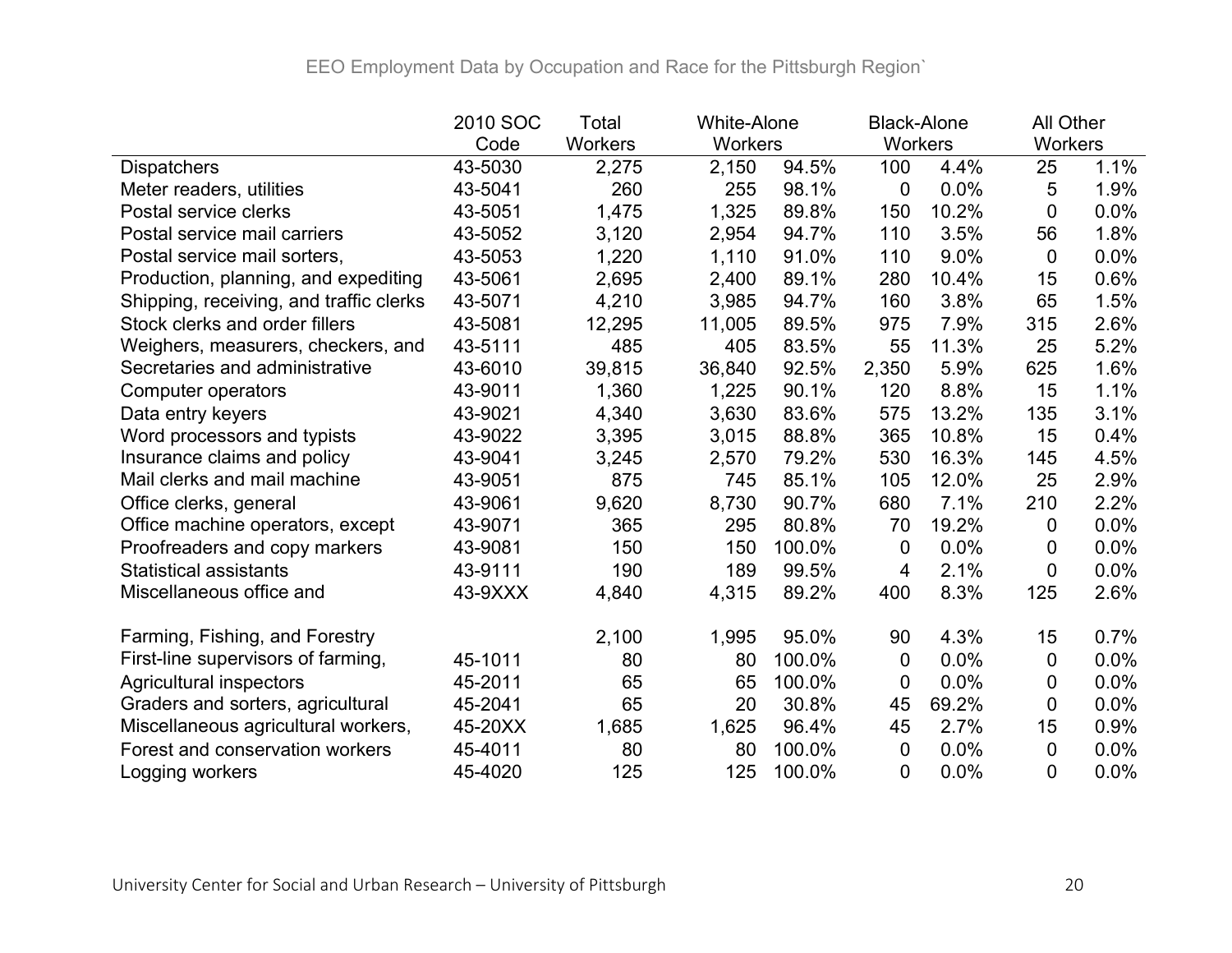|                                              | 2010 SOC | Total          | <b>White-Alone</b> |        | <b>Black-Alone</b> |       |                | All Other |  |
|----------------------------------------------|----------|----------------|--------------------|--------|--------------------|-------|----------------|-----------|--|
|                                              | Code     | <b>Workers</b> | <b>Workers</b>     |        | <b>Workers</b>     |       | Workers        |           |  |
| <b>Construction and Extraction</b>           |          | 62,985         | 59,910             | 95.1%  | 2,144              | 3.4%  | 936            | 1.5%      |  |
| First-line supervisors of construction       | 47-1011  | 7,120          | 6,880              | 96.6%  | 175                | 2.5%  | 65             | 0.9%      |  |
| <b>Boilermakers</b>                          | 47-2011  | 360            | 350                | 97.2%  | 0                  | 0.0%  | 10             | 2.8%      |  |
| Brickmasons, blockmasons, and                | 47-2020  | 1,980          | 1,810              | 91.4%  | 115                | 5.8%  | 55             | 2.8%      |  |
| Carpenters                                   | 47-2031  | 11,590         | 10,940             | 94.4%  | 430                | 3.7%  | 220            | 1.9%      |  |
| Carpet, floor, and tile installers and       | 47-2040  | 1,050          | 1,020              | 97.1%  | 30                 | 2.9%  | 0              | 0.0%      |  |
| Cement masons, concrete finishers,           | 47-2050  | 775            | 770                | 99.4%  | 10                 | 1.3%  | 0              | 0.0%      |  |
| <b>Construction laborers</b>                 | 47-2061  | 11,690         | 10,995             | 94.1%  | 410                | 3.5%  | 285            | 2.4%      |  |
| Paving, surfacing, and tamping               | 47-2071  | 395            | 385                | 97.5%  | 10                 | 2.5%  | 0              | 0.0%      |  |
| Construction equipment operators             | 47-207X  | 3,695          | 3,565              | 96.5%  | 60                 | 1.6%  | 70             | 1.9%      |  |
| Drywall installers, ceiling tile installers, | 47-2080  | 740            | 675                | 91.2%  | 65                 | 8.8%  | 0              | 0.0%      |  |
| Electricians                                 | 47-2111  | 5,490          | 5,315              | 96.8%  | 170                | 3.1%  | 5              | 0.1%      |  |
| Glaziers                                     | 47-2121  | 390            | 370                | 94.9%  | 20                 | 5.1%  | 0              | 0.0%      |  |
| <b>Insulation workers</b>                    | 47-2130  | 235            | 205                | 87.2%  | 30                 | 12.8% | 0              | 0.0%      |  |
| Painters, construction and                   | 47-2141  | 3,700          | 3,525              | 95.3%  | 120                | 3.2%  | 55             | 1.5%      |  |
| Paperhangers                                 | 47-2142  | 120            | 110                | 91.7%  | 15                 | 12.5% | $\overline{0}$ | 0.0%      |  |
| Pipelayers, plumbers, pipefitters, and       | 47-2150  | 4,960          | 4,700              | 94.8%  | 235                | 4.7%  | 25             | 0.5%      |  |
| Plasterers and stucco masons                 | 47-2161  | 345            | 335                | 97.1%  | 15                 | 4.3%  | 0              | 0.0%      |  |
| Reinforcing iron and rebar workers           | 47-2171  | 180            | 175                | 97.2%  | $\boldsymbol{0}$   | 0.0%  | 5              | 2.8%      |  |
| Roofers                                      | 47-2181  | 1,500          | 1,410              | 94.0%  | 55                 | 3.7%  | 35             | 2.3%      |  |
| Sheet metal workers                          | 47-2211  | 985            | 955                | 97.0%  | 25                 | 2.5%  | 5              | 0.5%      |  |
| Structural iron and steel workers            | 47-2221  | 745            | 725                | 97.3%  | 20                 | 2.7%  | 0              | 0.0%      |  |
| Helpers, construction trades                 | 47-3010  | 295            | 295                | 100.0% | $\mathbf 0$        | 0.0%  | 0              | 0.0%      |  |
| Construction and building inspectors         | 47-4011  | 675            | 650                | 96.3%  | 10                 | 1.5%  | 15             | 2.2%      |  |
| Elevator installers and repairers            | 47-4021  | 285            | 285                | 100.0% | 0                  | 0.0%  | 0              | 0.0%      |  |
| Fence erectors                               | 47-4031  | 75             | 75                 | 100.0% | 0                  | 0.0%  | 0              | 0.0%      |  |
| Hazardous materials removal workers          | 47-4041  | 455            | 305                | 67.0%  | 85                 | 18.7% | 65             | 14.3%     |  |
| Highway maintenance workers                  | 47-4051  | 870            | 855                | 98.3%  | 15                 | 1.7%  | 0              | 0.0%      |  |
| Rail-track laying and maintenance            | 47-4061  | 200            | 200                | 100.0% | 0                  | 0.0%  | 0              | 0.0%      |  |
| Miscellaneous construction workers,          | 47-XXXX  | 235            | 235                | 100.0% | $\overline{0}$     | 0.0%  | 0              | 0.0%      |  |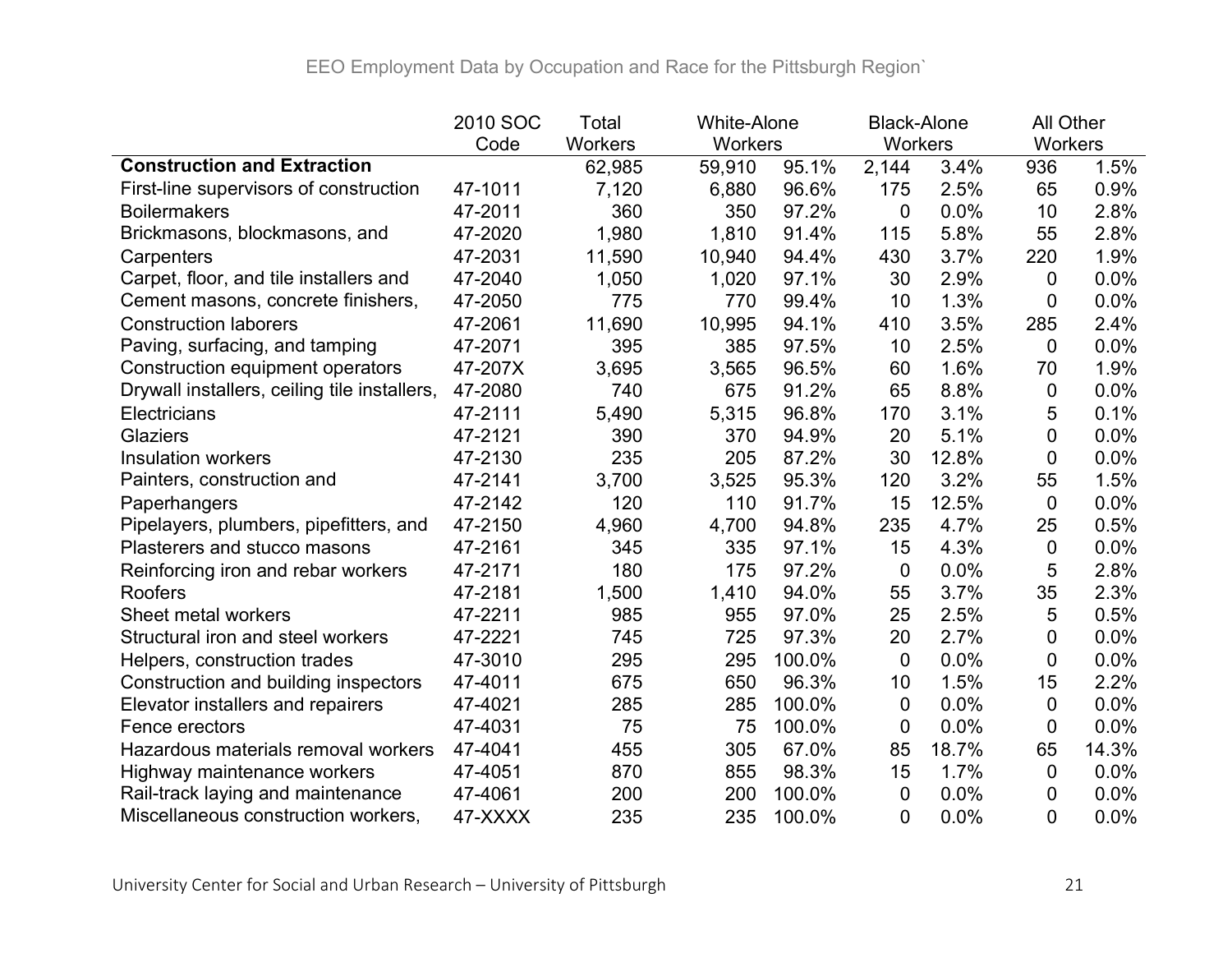|                                         | 2010 SOC | Total          | <b>White-Alone</b> |        | <b>Black-Alone</b> |       | All Other      |       |
|-----------------------------------------|----------|----------------|--------------------|--------|--------------------|-------|----------------|-------|
|                                         | Code     | <b>Workers</b> | <b>Workers</b>     |        | <b>Workers</b>     |       | Workers        |       |
| Derrick, rotary drill, and service unit | 47-50YY  | 185            | 175                | 94.6%  | 10                 | 5.4%  | $\overline{0}$ | 0.0%  |
| Earth drillers, except oil and gas      | 47-5021  | 160            | 160                | 100.0% | 0                  | 0.0%  | 0              | 0.0%  |
| Explosives workers, ordnance            | 47-5031  | 60             | 60                 | 100.0% | 0                  | 0.0%  | 0              | 0.0%  |
| Mining machine operators                | 47-5040  | 860            | 830                | 96.5%  | 4                  | 0.5%  | 26             | 3.0%  |
| Miscellaneous extraction workers,       | 47-50XX  | 585            | 570                | 97.4%  | 10                 | 1.7%  | 5              | 0.9%  |
| Installation, Maintenance, and          |          | 37,900         | 35,738             | 94.3%  | 1,663              | 4.4%  | 517            | 1.4%  |
| First-line supervisors of mechanics,    | 49-1011  | 2,490          | 2,325              | 93.4%  | 135                | 5.4%  | 30             | 1.2%  |
| Computer, automated teller, and         | 49-2011  | 2,015          | 1,895              | 94.0%  | 40                 | 2.0%  | 80             | 4.0%  |
| Radio and telecommunications            | 49-2020  | 1,225          | 1,175              | 95.9%  | 50                 | 4.1%  | 0              | 0.0%  |
| Avionics technicians                    | 49-2091  | 75             | 50                 | 66.7%  | 25                 | 33.3% | 0              | 0.0%  |
| Electric motor, power tool, and related | 49-2092  | 225            | 225                | 100.0% | 0                  | 0.0%  | 0              | 0.0%  |
| Electrical and electronics repairers,   | 49-209X  | 70             | 65                 | 92.9%  | 0                  | 0.0%  | 5              | 7.1%  |
| Electronic equipment installers and     | 49-2096  | 120            | 100                | 83.3%  | 0                  | 0.0%  | 20             | 16.7% |
| Electronic home entertainment           | 49-2097  | 400            | 340                | 85.0%  | 60                 | 15.0% | 0              | 0.0%  |
| Security and fire alarm systems         | 49-2098  | 370            | 320                | 86.5%  | 50                 | 13.5% | 0              | 0.0%  |
| Aircraft mechanics and service          | 49-3011  | 1,070          | 1,050              | 98.1%  | 4                  | 0.4%  | 16             | 1.5%  |
| Automotive body and related             | 49-3021  | 1,820          | 1,730              | 95.1%  | 90                 | 4.9%  | 0              | 0.0%  |
| Automotive glass installers and         | 49-3022  | 90             | 90                 | 100.0% | 4                  | 4.4%  | 0              | 0.0%  |
| Automotive service technicians and      | 49-3023  | 6,905          | 6,590              | 95.4%  | 205                | 3.0%  | 110            | 1.6%  |
| Bus and truck mechanics and diesel      | 49-3031  | 2,130          | 2,105              | 98.8%  | 15                 | 0.7%  | 10             | 0.5%  |
| Heavy vehicle and mobile equipment      | 49-3040  | 1,615          | 1,575              | 97.5%  | 40                 | 2.5%  | 0              | 0.0%  |
| Small engine mechanics                  | 49-3050  | 375            | 340                | 90.7%  | 35                 | 9.3%  | 0              | 0.0%  |
| Miscellaneous vehicle and mobile        | 49-3090  | 530            | 475                | 89.6%  | 50                 | 9.4%  | 5              | 0.9%  |
| Control and valve installers and        | 49-9010  | 180            | 180                | 100.0% | $\mathbf 0$        | 0.0%  | 0              | 0.0%  |
| Heating, air conditioning, and          | 49-9021  | 2,590          | 2,489              | 96.1%  | 85                 | 3.3%  | 16             | 0.6%  |
| Home appliance repairers                | 49-9031  | 305            | 290                | 95.1%  | 20                 | 6.6%  | 0              | 0.0%  |
| Industrial and refractory machinery     | 49-904X  | 3,215          | 3,040              | 94.6%  | 145                | 4.5%  | 30             | 0.9%  |
| Maintenance and repair workers,         | 49-9071  | 4,165          | 3,825              | 91.8%  | 255                | 6.1%  | 85             | 2.0%  |
| Maintenance workers, machinery          | 49-9043  | 245            | 245                | 100.0% | 0                  | 0.0%  | 0              | 0.0%  |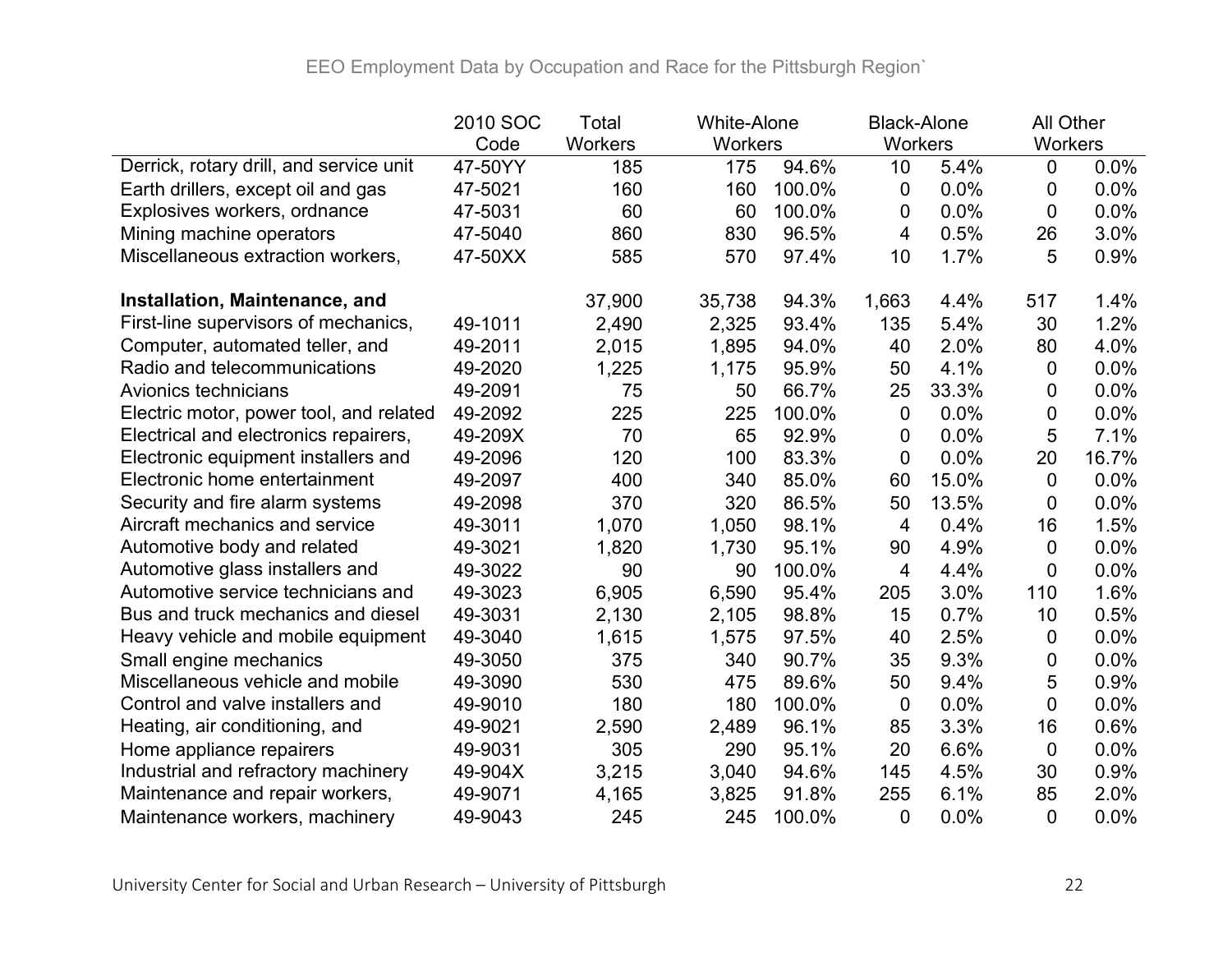|                                           | 2010 SOC | Total   | <b>White-Alone</b> |        | <b>Black-Alone</b> |       | All Other      |       |
|-------------------------------------------|----------|---------|--------------------|--------|--------------------|-------|----------------|-------|
|                                           | Code     | Workers | Workers            |        | Workers            |       | <b>Workers</b> |       |
| Millwrights                               | 49-9044  | 545     | 524                | 96.1%  | 25                 | 4.6%  | $\overline{0}$ | 0.0%  |
| Electrical power-line installers and      | 49-9051  | 890     | 815                | 91.6%  | 60                 | 6.7%  | 15             | 1.7%  |
| <b>Telecommunications line installers</b> | 49-9052  | 1,275   | 1,050              | 82.4%  | 175                | 13.7% | 50             | 3.9%  |
| Precision instrument and equipment        | 49-9060  | 560     | 560                | 100.0% | 0                  | 0.0%  | $\overline{0}$ | 0.0%  |
| Coin, vending, and amusement              | 49-9091  | 545     | 535                | 98.2%  | 0                  | 0.0%  | 10             | 1.8%  |
| Locksmiths and safe repairers             | 49-9094  | 125     | 125                | 100.0% | 0                  | 0.0%  | $\overline{0}$ | 0.0%  |
| Manufactured building and mobile          | 49-9095  | 50      | 50                 | 100.0% | 0                  | 0.0%  | 0              | 0.0%  |
| <b>Riggers</b>                            | 49-9096  | 55      | 55                 | 100.0% | 0                  | 0.0%  | 0              | 0.0%  |
| Helpers--installation, maintenance,       | 49-9098  | 180     | 130                | 72.2%  | 55                 | 30.6% | 0              | 0.0%  |
| Other installation, maintenance, and      | 49-909X  | 1,450   | 1,375              | 94.8%  | 40                 | 2.8%  | 35             | 2.4%  |
| <b>Production Occupations</b>             |          | 66,915  | 61,180             | 91.4%  | 4,283              | 6.4%  | 1,452          | 2.2%  |
| First-line supervisors of production      | 51-1011  | 6,520   | 6,295              | 96.5%  | 155                | 2.4%  | 70             | 1.1%  |
| Electrical, electronics, and              | 51-2020  | 1,390   | 1,275              | 91.7%  | 60                 | 4.3%  | 55             | 4.0%  |
| Engine and other machine                  | 51-2031  | 70      | 70                 | 100.0% | 0                  | 0.0%  | $\overline{0}$ | 0.0%  |
| Structural metal fabricators and fitters  | 51-2041  | 1,030   | 965                | 93.7%  | 45                 | 4.4%  | 20             | 1.9%  |
| Miscellaneous assemblers and              | 51-2090  | 5,350   | 4,755              | 88.9%  | 445                | 8.3%  | 150            | 2.8%  |
| <b>Bakers</b>                             | 51-3011  | 1,745   | 1,355              | 77.7%  | 380                | 21.8% | 10             | 0.6%  |
| Butchers and other meat, poultry, and     | 51-3020  | 1,395   | 1,240              | 88.9%  | 150                | 10.8% | 5              | 0.4%  |
| Food and tobacco roasting, baking,        | 51-3091  | 50      | 50                 | 100.0% | 0                  | 0.0%  | 0              | 0.0%  |
| Food batchmakers                          | 51-3092  | 645     | 575                | 89.1%  | 55                 | 8.5%  | 15             | 2.3%  |
| Food cooking machine operators and        | 51-3093  | 125     | 75                 | 60.0%  | 35                 | 28.0% | 15             | 12.0% |
| Food processing workers, all other        | 51-3099  | 460     | 250                | 54.3%  | 160                | 34.8% | 50             | 10.9% |
| Computer control programmers and          | 51-4010  | 515     | 515                | 100.0% | 0                  | 0.0%  | 0              | 0.0%  |
| Extruding and drawing machine             | 51-4021  | 65      | 65                 | 100.0% | 0                  | 0.0%  | 0              | 0.0%  |
| Forging machine setters, operators,       | 51-4022  | 70      | 70                 | 100.0% | 0                  | 0.0%  | 0              | 0.0%  |
| Rolling machine setters, operators,       | 51-4023  | 275     | 265                | 96.4%  | 10                 | 3.6%  | $\overline{0}$ | 0.0%  |
| Cutting, punching, and press machine      | 51-4031  | 1,090   | 975                | 89.4%  | 100                | 9.2%  | 15             | 1.4%  |
| Drilling and boring machine tool          | 51-4032  | 125     | 125                | 100.0% | 0                  | 0.0%  | $\overline{0}$ | 0.0%  |
| Grinding, lapping, polishing, and         | 51-4033  | 850     | 740                | 87.1%  | 105                | 12.4% | 5              | 0.6%  |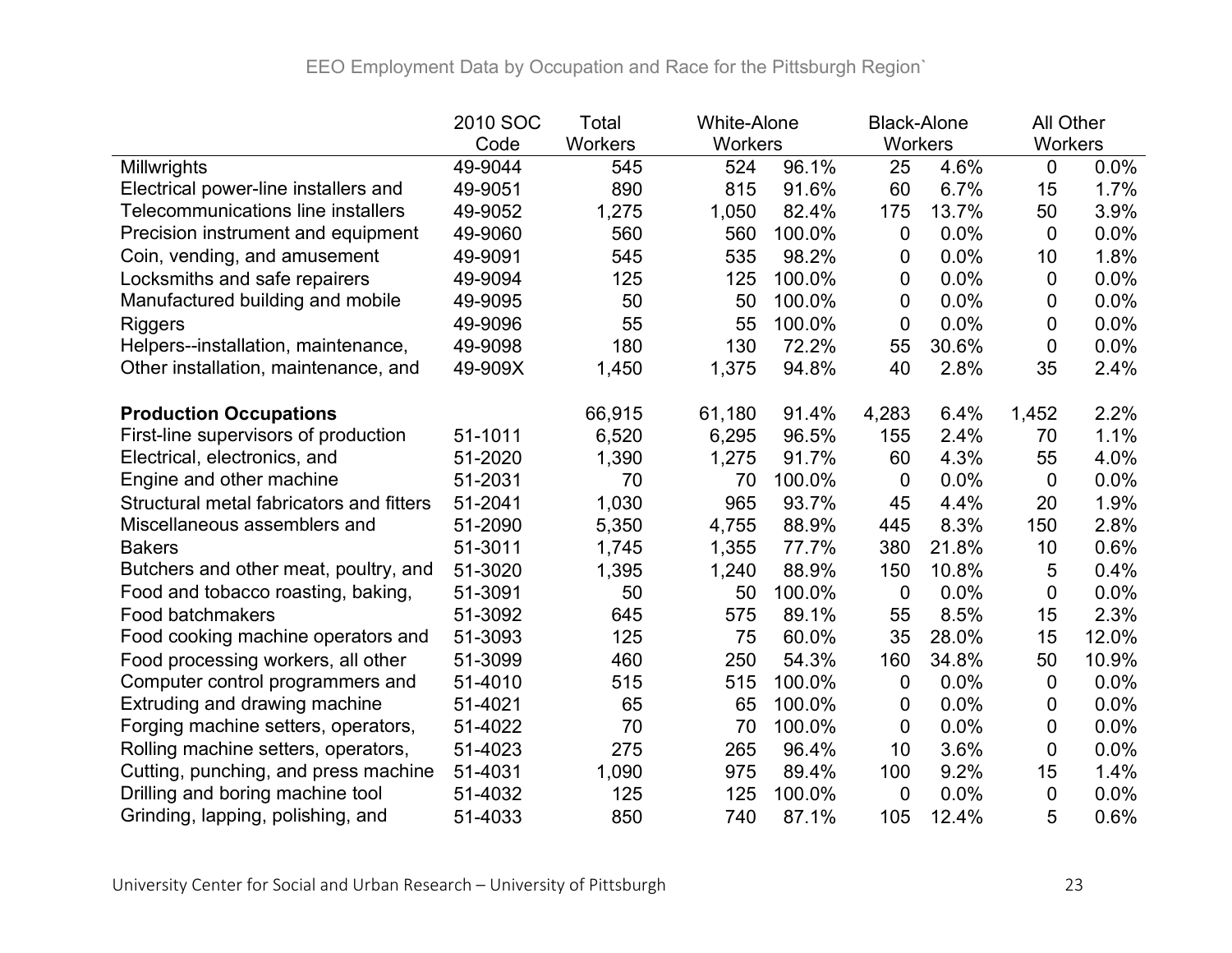|                                         | 2010 SOC | Total          | <b>White-Alone</b> |        | <b>Black-Alone</b> |       |                | All Other |
|-----------------------------------------|----------|----------------|--------------------|--------|--------------------|-------|----------------|-----------|
|                                         | Code     | <b>Workers</b> | Workers            |        | Workers            |       |                | Workers   |
| Lathe and turning machine tool          | 51-4034  | 205            | 200                | 97.6%  | 4                  | 2.0%  |                | 0.5%      |
| <b>Machinists</b>                       | 51-4041  | 5,065          | 4,935              | 97.4%  | 65                 | 1.3%  | 65             | 1.3%      |
| Metal furnace operators, tenders,       | 51-4050  | 815            | 780                | 95.7%  | 35                 | 4.3%  | 0              | 0.0%      |
| Model makers and patternmakers,         | 51-4060  | 25             | 25                 | 100.0% | $\mathbf 0$        | 0.0%  | 0              | 0.0%      |
| Molders and molding machine setters,    | 51-4070  | 440            | 395                | 89.8%  | 45                 | 10.2% | 0              | 0.0%      |
| Tool and die makers                     | 51-4111  | 465            | 465                | 100.0% | $\overline{0}$     | 0.0%  | $\overline{0}$ | 0.0%      |
| Welding, soldering, and brazing         | 51-4120  | 4,635          | 4,305              | 92.9%  | 295                | 6.4%  | 35             | 0.8%      |
| Heat treating equipment setters,        | 51-4191  | 125            | 125                | 100.0% | 0                  | 0.0%  | 0              | 0.0%      |
| Plating and coating machine setters,    | 51-4193  | 80             | 80                 | 100.0% | 0                  | 0.0%  | 0              | 0.0%      |
| Tool grinders, filers, and sharpeners   | 51-4194  | 155            | 155                | 100.0% | $\mathbf 0$        | 0.0%  | 0              | 0.0%      |
| Miscellaneous metal workers and         | 51-4XXX  | 2,920          | 2,555              | 87.5%  | 275                | 9.4%  | 90             | 3.1%      |
| Prepress technicians and workers        | 51-5111  | 440            | 400                | 90.9%  | 15                 | 3.4%  | 25             | 5.7%      |
| Printing press operators                | 51-5112  | 2,150          | 1,905              | 88.6%  | 230                | 10.7% | 15             | 0.7%      |
| Print binding and finishing workers     | 51-5113  | 195            | 195                | 100.0% | $\mathbf 0$        | 0.0%  | $\mathbf 0$    | 0.0%      |
| Laundry and dry-cleaning workers        | 51-6011  | 1,455          | 1,260              | 86.6%  | 145                | 10.0% | 50             | 3.4%      |
| Pressers, textile, garment, and related | 51-6021  | 335            | 270                | 80.6%  | 35                 | 10.4% | 30             | 9.0%      |
| Sewing machine operators                | 51-6031  | 915            | 735                | 80.3%  | 75                 | 8.2%  | 105            | 11.5%     |
| Shoe and leather workers and            | 51-6041  | 85             | 80                 | 94.1%  | 4                  | 4.7%  | 1              | 1.2%      |
| Shoe machine operators and tenders      | 51-6042  | 10             | 10                 | 100.0% | $\boldsymbol{0}$   | 0.0%  | 0              | 0.0%      |
| Tailors, dressmakers, and sewers        | 51-6050  | 595            | 510                | 85.7%  | 15                 | 2.5%  | 70             | 11.8%     |
| Textile bleaching and dyeing, and       | 51-606X  | 15             | 15                 | 100.0% | 0                  | 0.0%  | 0              | 0.0%      |
| Textile knitting and weaving machine    | 51-6063  | 50             | 0                  | 0.0%   | $\mathbf 0$        | 0.0%  | 50             | 100.0%    |
| Textile winding, twisting, and drawing  | 51-6064  | 40             | 40                 | 100.0% | $\mathbf 0$        | 0.0%  | 0              | 0.0%      |
| <b>Upholsterers</b>                     | 51-6093  | 215            | 185                | 86.0%  | 0                  | 0.0%  | 30             | 14.0%     |
| Miscellaneous textile, apparel, and     | 51-609X  | 25             | 25                 | 100.0% | 0                  | 0.0%  | 0              | 0.0%      |
| Cabinetmakers and bench carpenters      | 51-7011  | 475            | 435                | 91.6%  | $\mathbf 0$        | 0.0%  | 40             | 8.4%      |
| <b>Furniture finishers</b>              | 51-7021  | 125            | 125                | 100.0% | 0                  | 0.0%  | $\overline{0}$ | 0.0%      |
| Sawing machine setters, operators,      | 51-7041  | 170            | 170                | 100.0% | 0                  | 0.0%  | 0              | 0.0%      |
| Woodworking machine setters,            | 51-7042  | 90             | 90                 | 100.0% | 0                  | 0.0%  | 0              | 0.0%      |
| Miscellaneous woodworkers,              | 51-70XX  | 145            | 145                | 100.0% | 0                  | 0.0%  | 0              | 0.0%      |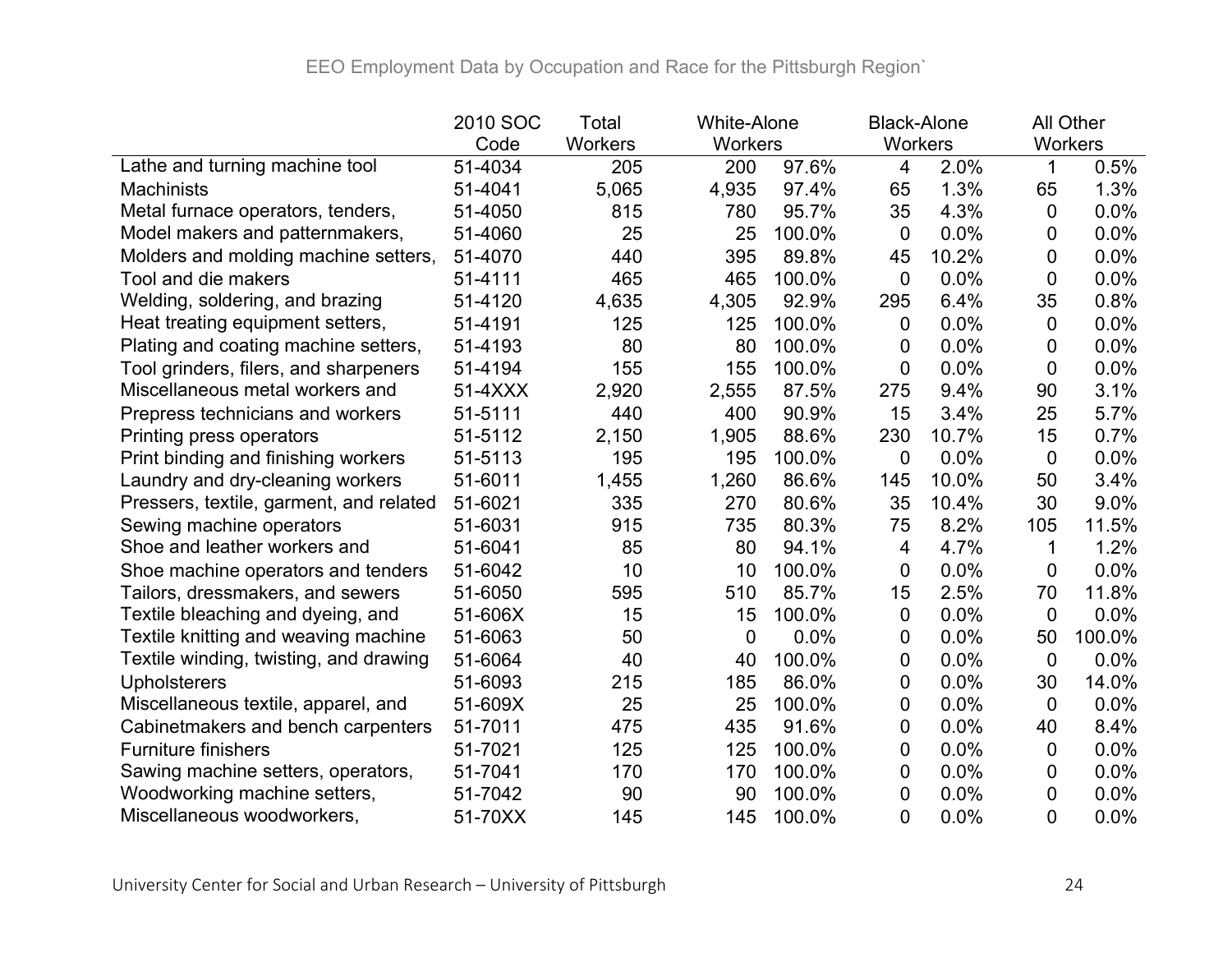|                                           | 2010 SOC | Total   | <b>White-Alone</b> |        | <b>Black-Alone</b> |       | All Other |         |
|-------------------------------------------|----------|---------|--------------------|--------|--------------------|-------|-----------|---------|
|                                           | Code     | Workers | Workers            |        | Workers            |       | Workers   |         |
| Power plant operators, distributors,      | 51-8010  | 460     | 445                | 96.7%  | 10                 | 2.2%  | 5         | 1.1%    |
| Stationary engineers and boiler           | 51-8021  | 830     | 805                | 97.0%  | 25                 | 3.0%  | 0         | $0.0\%$ |
| Water and wastewater treatment plant      | 51-8031  | 700     | 665                | 95.0%  | 25                 | 3.6%  | 10        | 1.4%    |
| Miscellaneous plant and system            | 51-8090  | 180     | 180                | 100.0% | $\overline{0}$     | 0.0%  | 0         | 0.0%    |
| Chemical processing machine setters,      | 51-9010  | 455     | 435                | 95.6%  | 20                 | 4.4%  | 0         | 0.0%    |
| Crushing, grinding, polishing, mixing,    | 51-9020  | 740     | 700                | 94.6%  | 20                 | 2.7%  | 20        | 2.7%    |
| <b>Cutting workers</b>                    | 51-9030  | 880     | 825                | 93.8%  | 50                 | 5.7%  | 5         | 0.6%    |
| Extruding, forming, pressing, and         | 51-9041  | 420     | 370                | 88.1%  | 50                 | 11.9% | 0         | 0.0%    |
| Furnace, kiln, oven, drier, and kettle    | 51-9051  | 140     | 140                | 100.0% | $\mathbf 0$        | 0.0%  | 0         | $0.0\%$ |
| Inspectors, testers, sorters, samplers,   | 51-9061  | 6,105   | 5,675              | 93.0%  | 315                | 5.2%  | 115       | 1.9%    |
| Jewelers and precious stone and           | 51-9071  | 155     | 140                | 90.3%  | $\mathbf 0$        | 0.0%  | 15        | 9.7%    |
| Medical, dental, and ophthalmic           | 51-9080  | 560     | 530                | 94.6%  | 10                 | 1.8%  | 20        | 3.6%    |
| Packaging and filling machine             | 51-9111  | 1,175   | 1,100              | 93.6%  | 35                 | 3.0%  | 40        | 3.4%    |
| Painting workers                          | 51-9120  | 655     | 600                | 91.6%  | 40                 | 6.1%  | 15        | 2.3%    |
| Photographic process workers and          | 51-9151  | 795     | 750                | 94.3%  | 10                 | 1.3%  | 35        | 4.4%    |
| Adhesive bonding machine operators        | 51-9191  | 65      | 65                 | 100.0% | $\mathbf 0$        | 0.0%  | 0         | 0.0%    |
| Cleaning, washing, and metal pickling     | 51-9192  | 65      | 65                 | 100.0% | 0                  | 0.0%  | 0         | $0.0\%$ |
| Etchers and engravers                     | 51-9194  | 115     | 115                | 100.0% | $\mathbf 0$        | 0.0%  | 0         | 0.0%    |
| Molders, shapers, and casters, except     | 51-9195  | 425     | 405                | 95.3%  | 20                 | 4.7%  | 0         | 0.0%    |
| Paper goods machine setters,              | 51-9196  | 100     | 100                | 100.0% | 0                  | 0.0%  | 0         | $0.0\%$ |
| <b>Tire builders</b>                      | 51-9197  | 75      | 75                 | 100.0% | $\overline{0}$     | 0.0%  | 0         | 0.0%    |
| Helpers--production workers               | 51-9198  | 390     | 310                | 79.5%  | 65                 | 16.7% | 15        | 3.8%    |
| Other production workers, including       | 51-91XX  | 7,200   | 6,410              | 89.0%  | 650                | 9.0%  | 140       | 1.9%    |
| <b>Transportation and Material Moving</b> |          | 76,790  | 69,243             | 90.2%  | 6,045              | 7.9%  | 1,512     | 2.0%    |
| Supervisors of transportation and         | 53-1000  | 1,785   | 1,670              | 93.6%  | 45                 | 2.5%  | 70        | 3.9%    |
| Aircraft pilots and flight engineers      | 53-2010  | 1,095   | 1,035              | 94.5%  | 15                 | 1.4%  | 45        | 4.1%    |
| Air traffic controllers and airfield      | 53-2020  | 205     | 200                | 97.6%  | $\overline{0}$     | 0.0%  | 5         | 2.4%    |
| <b>Flight attendants</b>                  | 53-2031  | 860     | 840                | 97.7%  | 10                 | 1.2%  | 10        | 1.2%    |
| Ambulance drivers and attendants,         | 53-3011  | 130     | 130                | 100.0% | 0                  | 0.0%  | 0         | 0.0%    |